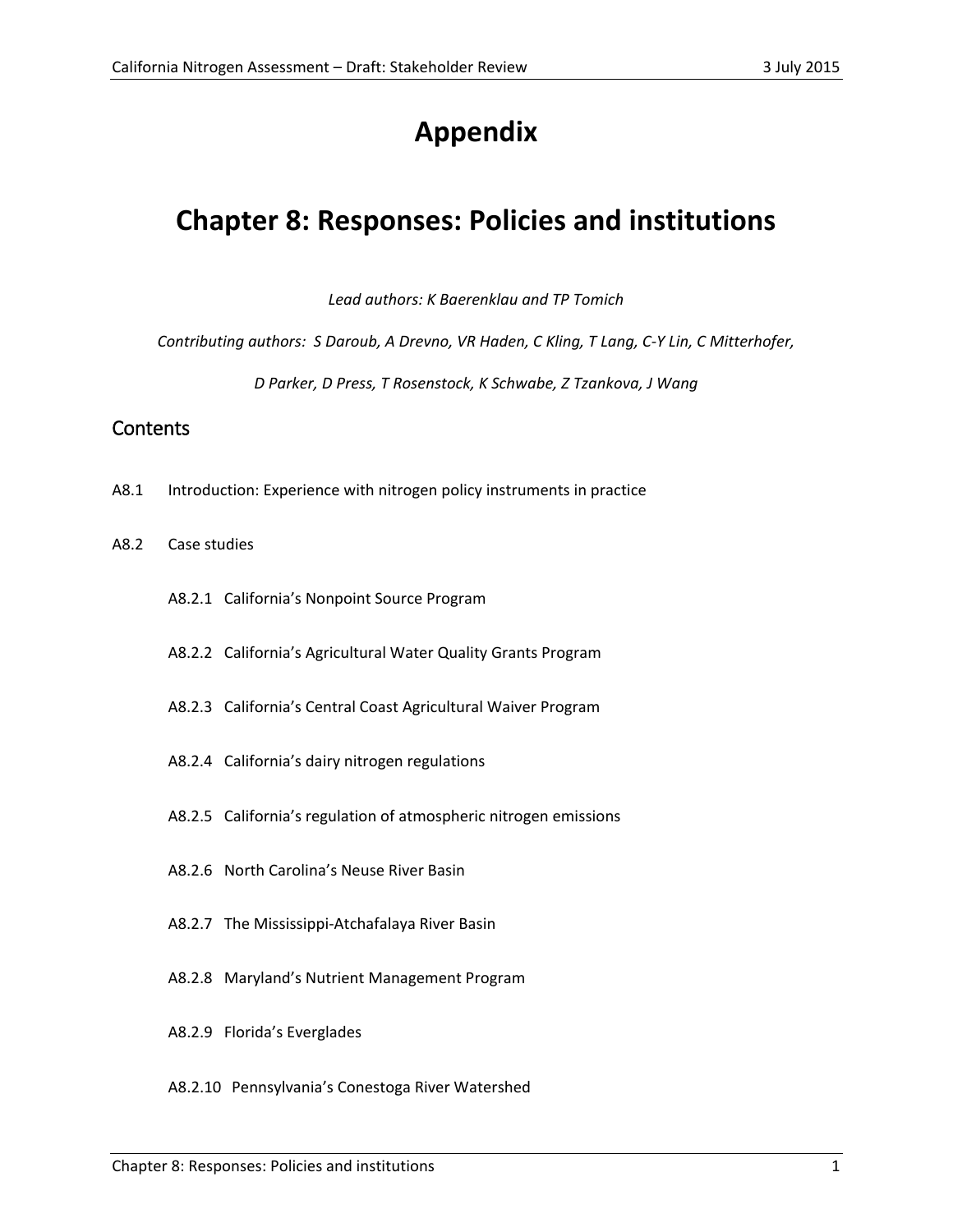## A8.2.11 The European Experience

## A8.2.12 USEPA Review of Selected Nutrient Programs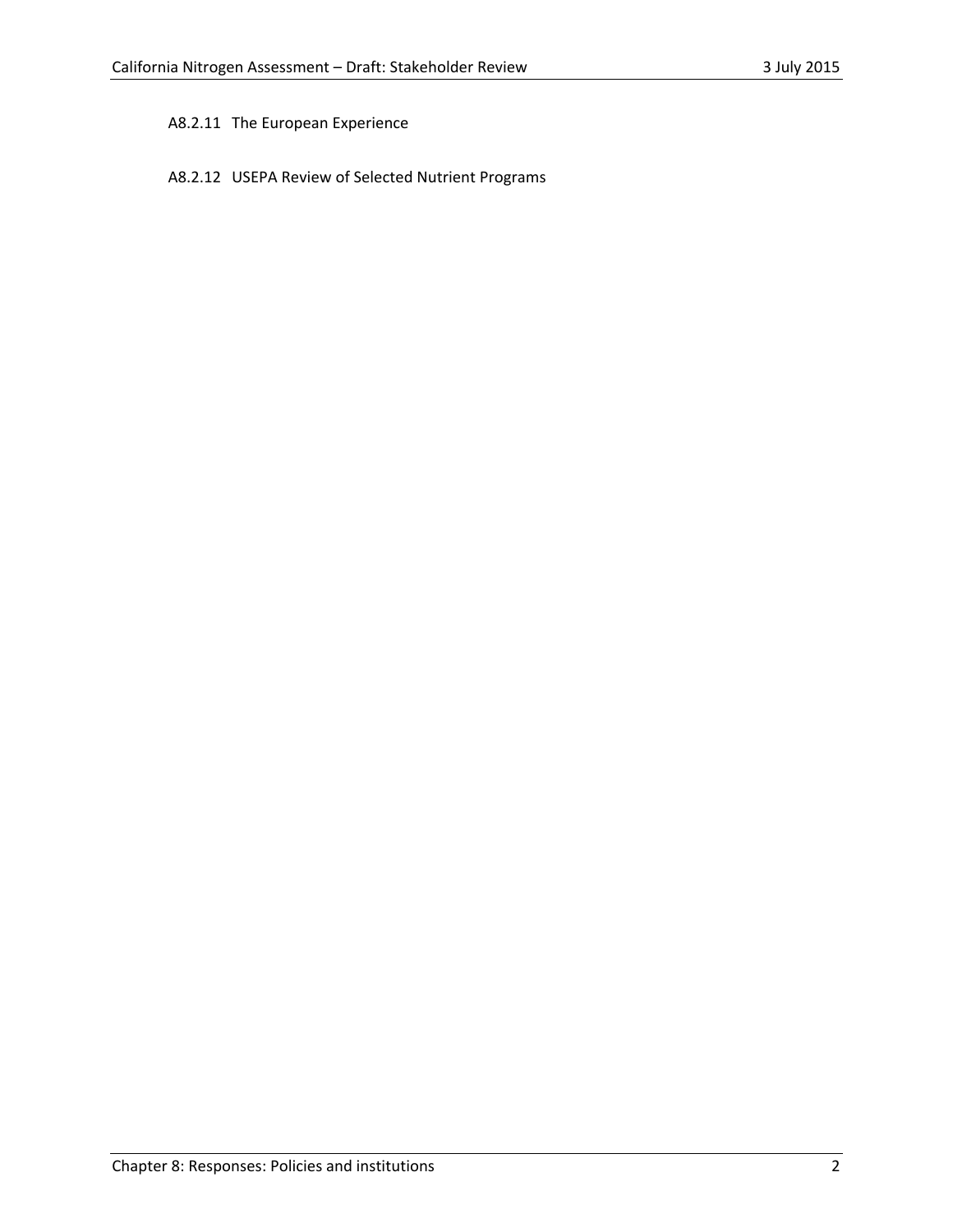#### **A8.1 Introduction: Experience with nitrogen policy instruments in practice**

| 1867 | We consider a total of twelve case studies: five California programs, five nutrient-impaired    |
|------|-------------------------------------------------------------------------------------------------|
| 1868 | waterbodies in other states, an overview of European nitrogen policies, and a previously        |
| 1869 | published review of state-level nutrient programs. The last of these is qualitatively different |
| 1870 | from the others and includes both program assessments as well as recommendations for the        |
| 1871 | future. The case studies offer insights into and lessons learned from the more commonly used    |
| 1872 | policy approaches, as well as some information about other less commonly used policy            |
| 1873 | instruments.                                                                                    |
| 1874 | A8.2<br>Case studies                                                                            |

### **A8.2.1 California's Nonpoint Source Program**

 California's Nonpoint Source (NPS) Program regulates many types of pollutants that originate from diffuse sources and that potentially impact surface and ground waters of the State. As has been documented extensively in this assessment, it is well established that agriculture is a major source (greater than 50%) of nonpoint source N discharges to groundwater and a moderate source (between 25% and 50%) of N discharges to surface water, and thus it also follows that agriculture is a significant contributor to the associated N-related impacts on those resources (See Chapter 4).

 The primary law that establishes authority for regulating agricultural nonpoint sources of nitrogen pollution in California is the Porter-Cologne Act. Under the Act, the SWRCB and the RWQCBs are authorized to establish water quality control plans (called "basin plans" at the regional level) and to issue discharge permits (called Waste Discharge Requirements, or WDRs) and conditional waivers of those permits. Each source must comply with any discharge prohibitions specified in the relevant basin plan and/or the terms of a WDR or a conditional waiver. If a source is found to be in violation of any of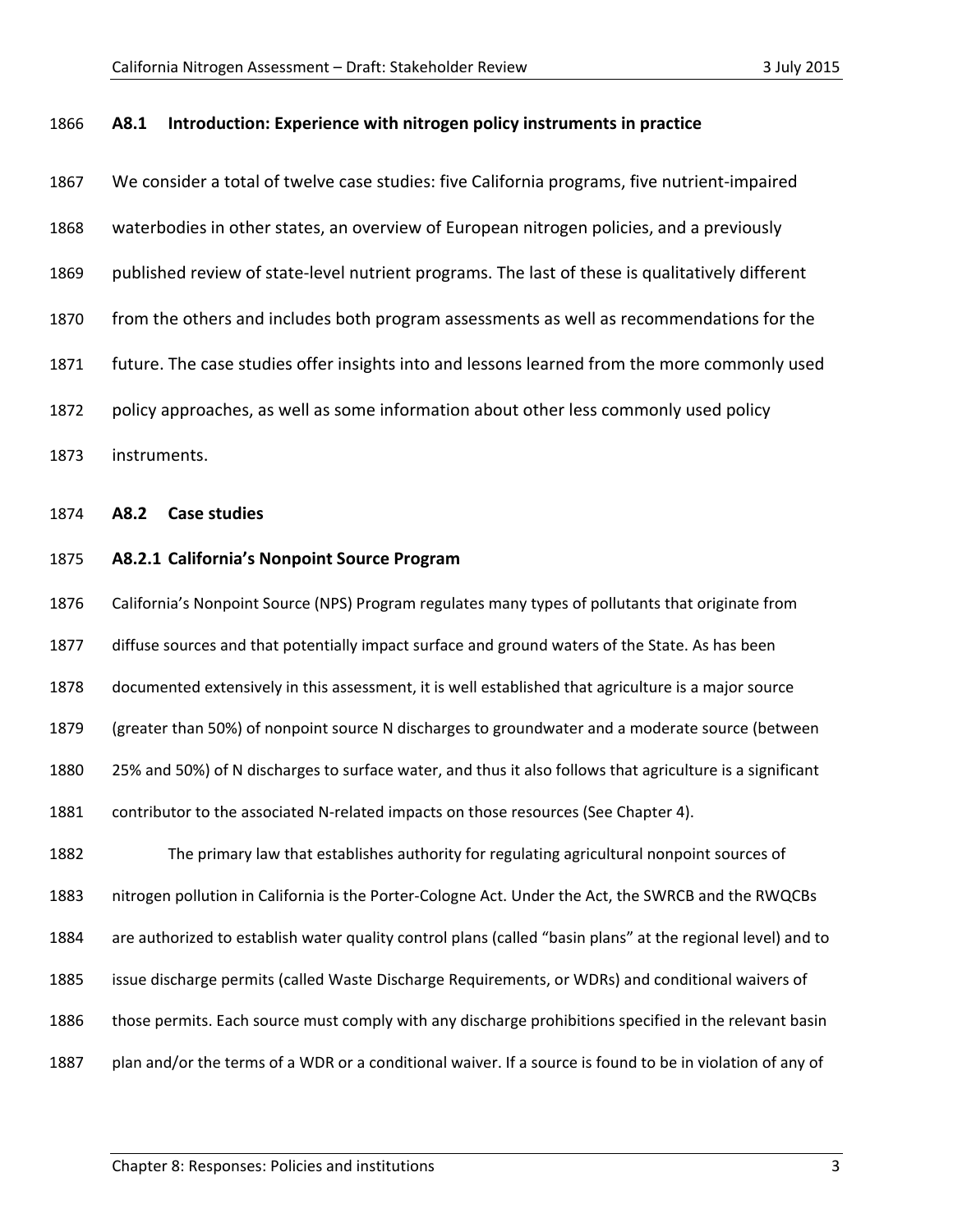these requirements, the state and regional boards are authorized to take enforcement actions including notices to comply, civil penalties and referrals for criminal penalties (SWRCB and CEPA 2004).

 These three administrative tools—discharge prohibitions, WDRs and waivers of WDRs—provide the basis for regulating agricultural nonpoint sources of nitrogen pollution. While discharge prohibitions and WDRs may specify the conditions under which nitrogen discharges are allowed (if at all), they may not specify the means by which sources will achieve compliance. Thus these tools appear to be emission-based. However, discharge prohibitions and WDRs may be written such that the only practical means of compliance is to implement a prescribed set of best management practices (BMPs, or MPs in the California regulations). Furthermore conditional waivers of WDRs may require that a particular set of MPs must be implemented. And moreover, assessment of the program focuses primarily on monitoring MP implementation and effectiveness. Thus, for practical purposes, the California NPS Program is largely technology based (SWRCB and CCC 2000).

 To reduce nitrogen pollution from agricultural sources, the NPS Program focuses on implementation of MPs that promote efficient use of nutrients and irrigation water. The Program specifically promotes the adoption of comprehensive nutrient management plans by dischargers whose runoff impacts coastal waters or waters listed as impaired by nutrients, as well as more uniform application of irrigation water that is consistent with crop water requirements. In addition, the Program provides education and outreach that is specifically aimed at reducing nutrient runoff and leaching (SWRCB and CCC 2000), as well as technical assistance and financial incentives for MP implementation (SWRCB and CEPA 2004).

 Although the authority for regulating agricultural nonpoint sources of nitrogen pollution in California has been in place for decades, historically these sources have received relatively little attention from regulators. This changed in 2004 when the SWRCB adopted the current NPS implementation and enforcement policy that places greater emphasis on controlling nonpoint sources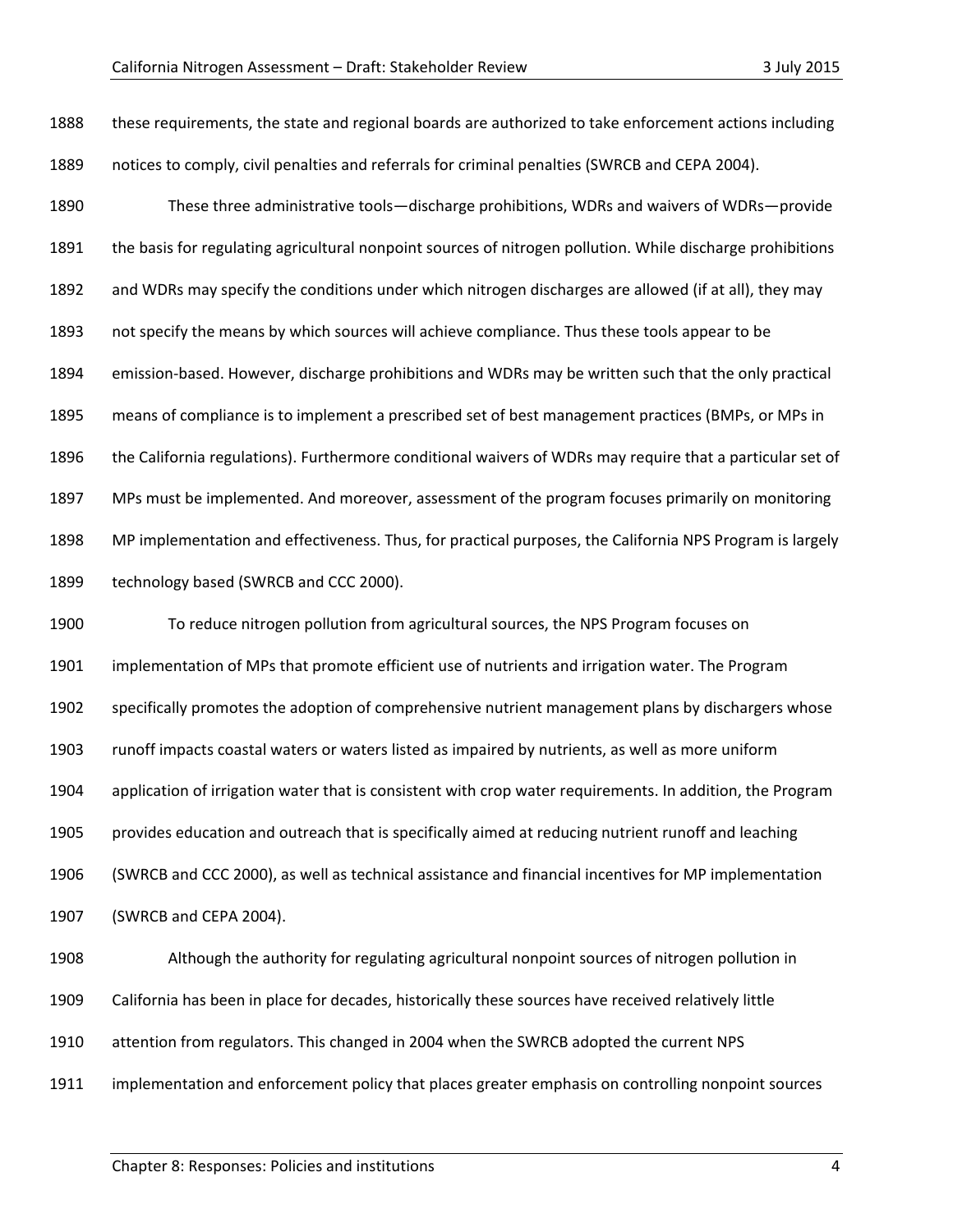(UC DANR 2006). Since then, efforts to promote nutrient and irrigation related MPs through the administrative tools described above have increased. However it appears that such efforts have focused primarily on discharges to nutrient impaired surface waters, despite the existence of the SWRCB's anti- degradation policy for groundwater. As recently as 2012, there were no permitting requirements for agricultural nonpoint source discharges of nitrogen to groundwater (Canada et al. 2012). However the situation remains in flux. As of 2013, two SWRCB initiatives, the Long-Term Irrigated Lands Regulatory Program (ILRP) and the Central Valley Salinity Alternative for Long-Term Sustainability (CV-SALTS), both address discharges of nitrogen to groundwater.

 The recent policy history and renewed regulatory focus on agricultural nonpoint sources of nitrogen pollution suggest that progress in this area has been limited. Despite persistent nitrogen pollution problems, the recent progress reports from the NPS Program primarily mention nitrogen pollution as an "upcoming [policy] priority" (CCC and SWRCB 2012, p.6) or in the context of a recently approved Total Maximum Daily Load (SWRCB et al. 2009). The NPS Program has demonstrated success in reducing other types of NPS pollutants—including phosphorus, sediment and pesticides—in specific cases, which speaks to the potential effectiveness of the Program's approach (SWRQB 2010). However there have been no state-wide assessments of the overall effectiveness of the Program, nor of its cost- effectiveness. Moreover transferring these successes to nitrogen problems could be complicated by the transformability of nitrogen species and the associated cross-media pollution potential. Lessons learned from California's Nonpoint Source Program include the following: • *Proper implementation of MPs can bring about significant reductions in NPS pollution.*  However implementation and thus pollution reduction has not been widespread. • *Granting broad authority for pollution control does not guarantee that particular problems will be addressed.* Regulatory resources are limited and thus specific prioritization of issues

is needed to achieve progress.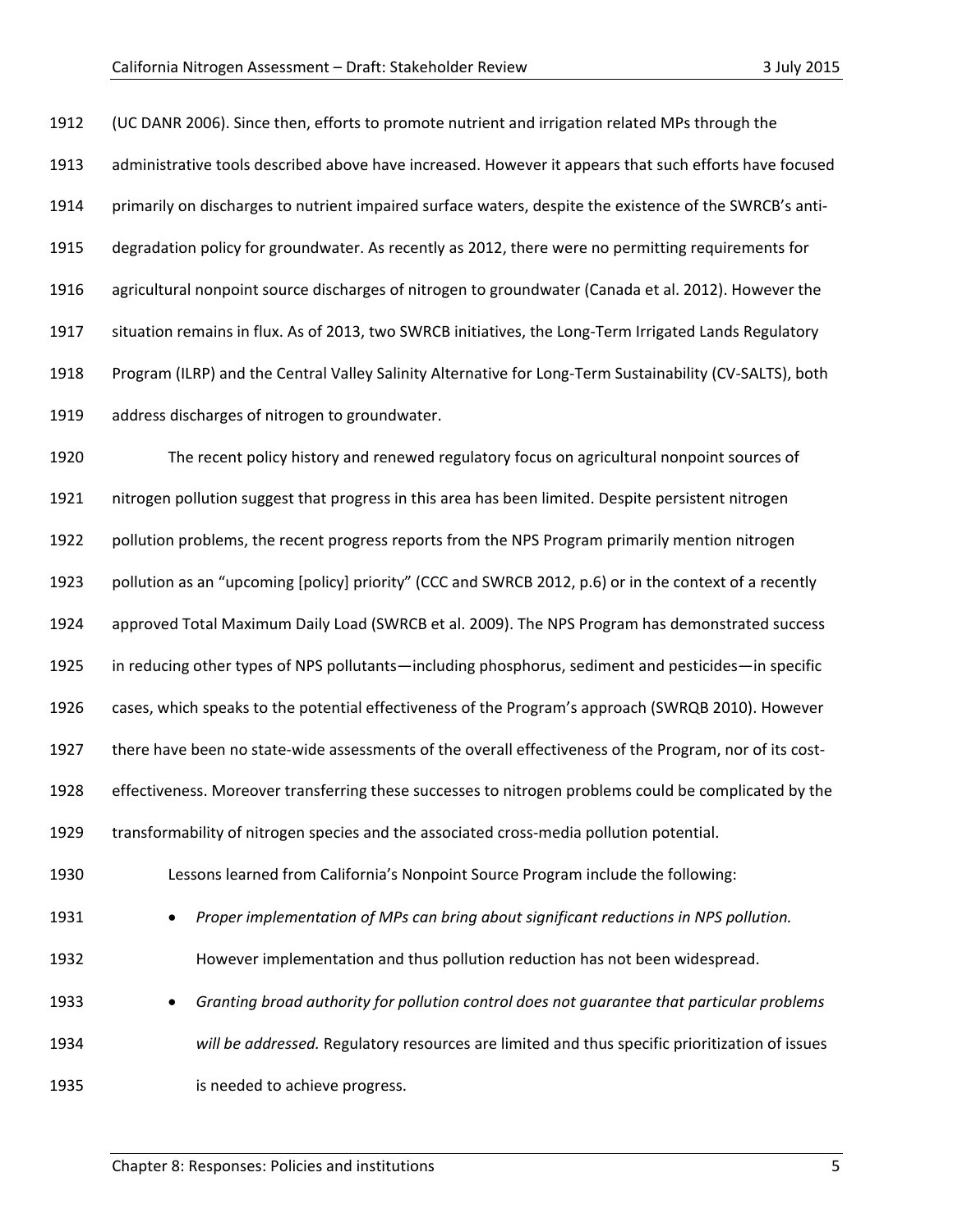| 1936 | While stakeholder involvement is important, relying on voluntary cooperation of dischargers            |
|------|--------------------------------------------------------------------------------------------------------|
| 1937 | is not conducive to progress. Prior to adoption of the current implementation and                      |
| 1938 | enforcement policy in 2004, the Program had been predicated on the voluntary cooperation               |
| 1939 | of dischargers, with regulatory authority reserved for cases of persistent NPS pollution or            |
| 1940 | discharger recalcitrance (SWRCB 2000). The new policy places primary emphasis on                       |
| 1941 | regulatory authority while still incorporating stakeholder input to a great extent.                    |
| 1942 | Agriculture is a key element of mitigating nonpoint source nitrogen pollution in California.           |
| 1943 | Given the significant nitrogen discharges by agricultural nonpoint sources and their strong            |
| 1944 | spatial correlation with nitrogen impacted water resources, those sources must play a                  |
| 1945 | central role in efforts to mitigate nitrogen pollution.                                                |
| 1946 |                                                                                                        |
| 1947 | A8.2.2 California's Agricultural Water Quality Grants Program                                          |
| 1948 | The Agricultural Water Quality Grants Program was established in 2002 to address agricultural nonpoint |
| 1949 | source pollution and assist growers with complying with new requirements for conditional waivers       |
| 1950 | developed pursuant to Senate Bill 390 (Chapter 686, Statutes 1999). To help growers comply with the    |
| 1951 | waivers, financial assistance programs were established to work in tandem with regulatory programs to  |
|      |                                                                                                        |
| 1952 | provide outreach and education, coordination, technical assistance, and financial incentives to        |
| 1953 | agricultural stakeholders to identify sources of pollutants and implement measures to address          |
| 1954 | discharges from irrigated agriculture. Financial assistance has been made available to growers through |
| 1955 | the Agricultural Water Quality Grants Program, the NPS Grants Program, Agricultural Drainage           |
| 1956 | Loan/Agricultural Drainage Management Loan Programs, and the State Water Board's Clean Water State     |
| 1957 | Revolving Fund (CWSRF), a low interest loan program.                                                   |
| 1958 | The initial focus of the Irrigated Lands Regulatory Program and the Agricultural Water Quality         |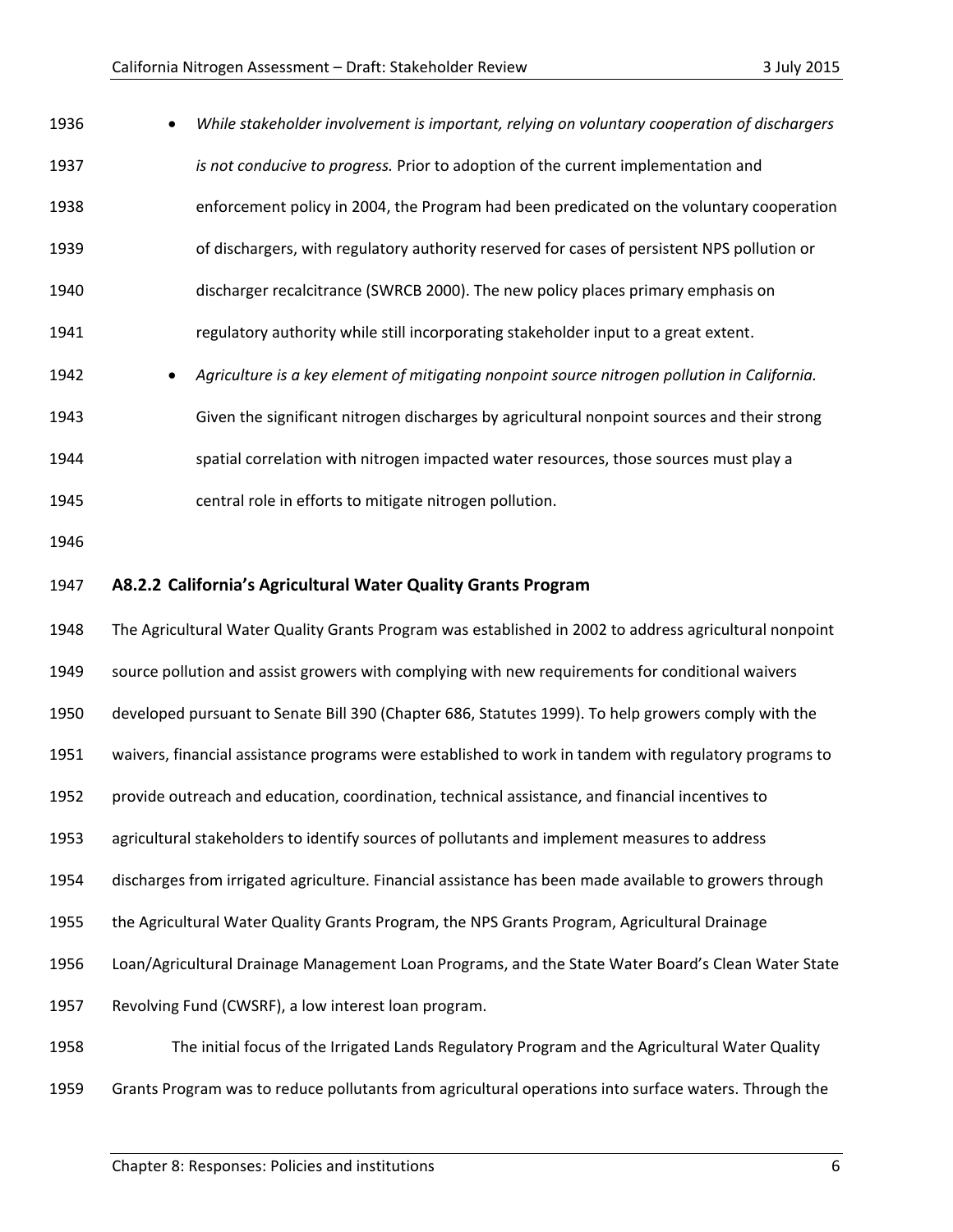| 1960 |          | Agricultural Water Quality Grants Program and the CWA Section 319(h) Programs, grants are awarded to     |
|------|----------|----------------------------------------------------------------------------------------------------------|
| 1961 |          | public agencies, and, in some cases, non-profit organizations or tribes through a competitive grant      |
| 1962 |          | selection process. Grant amounts have ranged from \$250,000 to \$1 million with a required match         |
| 1963 |          | ranging from 20 to 50%. Examples of eligible project types include projects that improve agricultural    |
| 1964 |          | water quality through monitoring, demonstration projects, research, and construction of agricultural     |
| 1965 |          | drainage improvements, as well as projects that reduce pollutants in agricultural drainage water through |
| 1966 |          | reuse, integrated management, or treatment. Funding also has been directed to high priority areas        |
| 1967 |          | identified by the Regional Water Boards, and to farms along waterways where agricultural coalition       |
| 1968 |          | water quality monitoring programs have identified problems associated with releases from irrigated       |
| 1969 |          | agriculture. These grants pay 50% of the cost to install BMPs such as drip/micro-irrigation systems,     |
| 1970 |          | retention ponds and recirculation systems on farms. Federal CWA Section 319(h) funding historically has  |
| 1971 |          | been focused on agricultural projects; however the focus in recent years has been on NPS projects in     |
| 1972 | general. |                                                                                                          |
| 1973 |          | Lessons learned from California's Agricultural Water Quality Grants program include:                     |
| 1974 |          | Cross-jurisdictional conflicts can severely limit participation and effectiveness. The program           |
| 1975 |          | requires disclosure of BMP locations and monitoring points, which producers view as both                 |
| 1976 |          | intrusive and a potential liability, and which conflicts with privacy provisions of the Farm Bill.       |
| 1977 |          | This requirement has significantly limited program participation. Furthermore the General                |
| 1978 |          | Obligation Bond Law requires projects be capital improvements with a useful life of at least 15          |
| 1979 |          | years, however most BMPs have a much shorter useful life which can disqualify their eligibility          |
| 1980 |          | for such funding.                                                                                        |
| 1981 | ٠        | Timely documentation of progress is problematic. Cumulative impacts of water quality                     |
| 1982 |          | improvement projects, including compliance with water quality standards, generally take longer           |
| 1983 |          | to realize than the time provided to implement a grant.                                                  |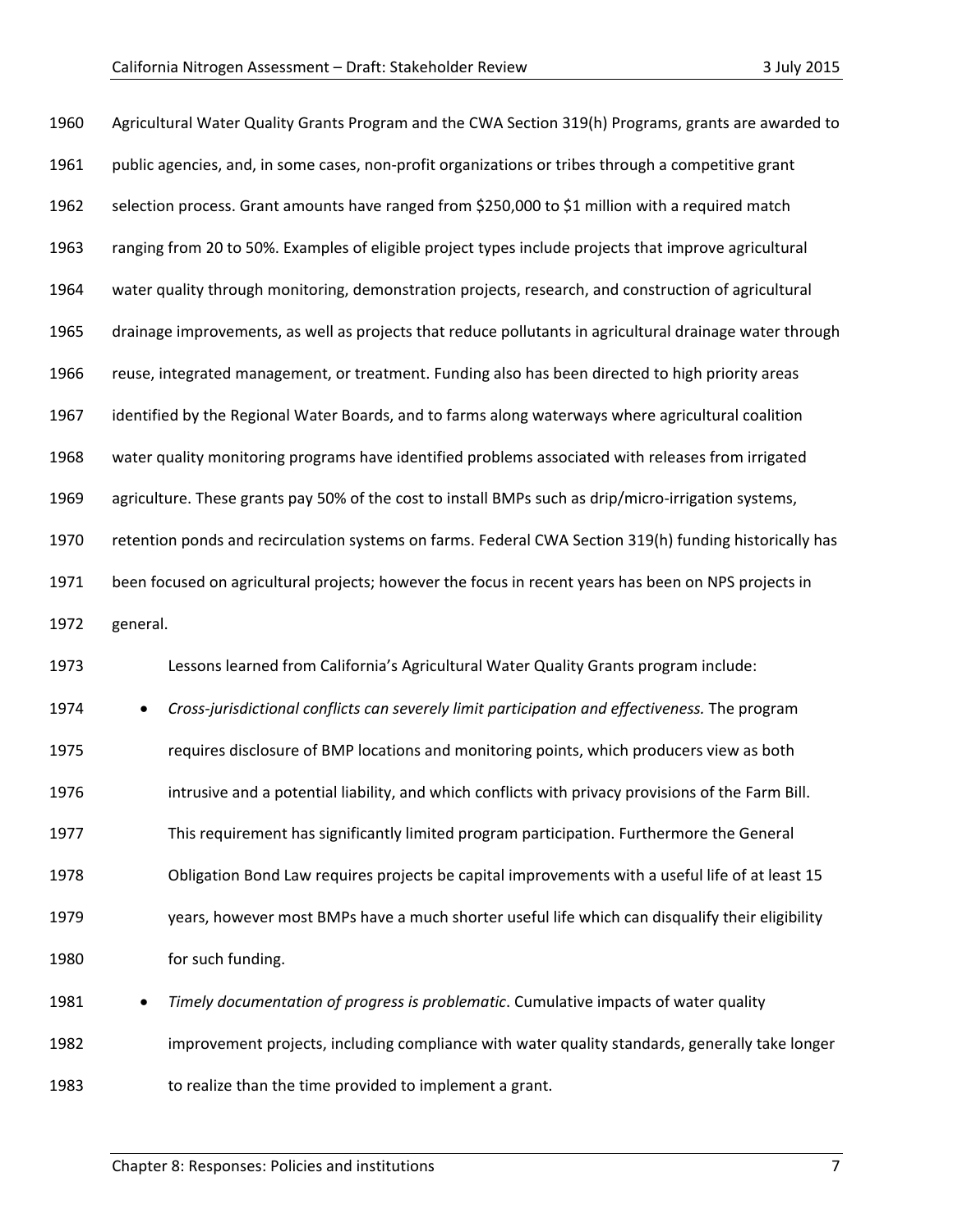| 1984 | Evolving State finances can hinder projects already in progress. The California "bond freeze" of        |
|------|---------------------------------------------------------------------------------------------------------|
| 1985 | 2008 impaired the ability of grantees and subcontractors to complete the work or receive                |
| 1986 | payment for work completed, resulting in a number of stopped or delayed projects. Long-term             |
| 1987 | successful grant programs are contingent upon a secure and stable source of funding.                    |
| 1988 | Matching fund requirements can undermine BMP implementation. Some applicants leverage                   |
| 1989 | funding from sources such as EQIP to fund the BMP implementation phase. However, because                |
| 1990 | EQIP is a voluntary program, NRCS cannot force farmers to choose particular management                  |
| 1991 | practices and thus desired BMPs may not be installed. Furthermore because EQIP has lesser               |
| 1992 | reporting requirements than the Agricultural Water Quality Grans Program, the program has               |
| 1993 | incomplete information on the types of management practices that are actually installed.                |
| 1994 | Grants can facilitate outreach, education and technical assistance, as well as learning about           |
| 1995 | BMP effectiveness under varying practical conditions.                                                   |
| 1996 |                                                                                                         |
| 1997 | A8.2.3 California's Central Coast Agricultural Waiver Program                                           |
| 1998 | California's 1969 Porter-Cologne Act established the State Water Resources Control Board and            |
| 1999 | gave broad authority to nine Regional Water Quality Control Boards, or "Regional Boards," to regulate   |
| 2000 | water quality at a local level. Included in the Regional Board's jurisdiction is the right to waive the |
| 2001 | discharge permits required for any industry that releases pollutants into state waters. In an effort to |
| 2002 | encourage more robust water quality protection, the state legislature passed Senate Bill 390 (1999),    |
| 2003 | which reasserted the onus on the Regional Boards to attach conditions to waivers and review them        |

- every five years. While all nine Regional Boards waive discharge requirements for all irrigated lands,
- each Region takes a different approach to control agricultural runoff. Currently, four of the nine
- Regional Boards (Los Angeles, Central Coast, Central Valley and San Diego) have adopted a Conditional
- Agricultural Waiver.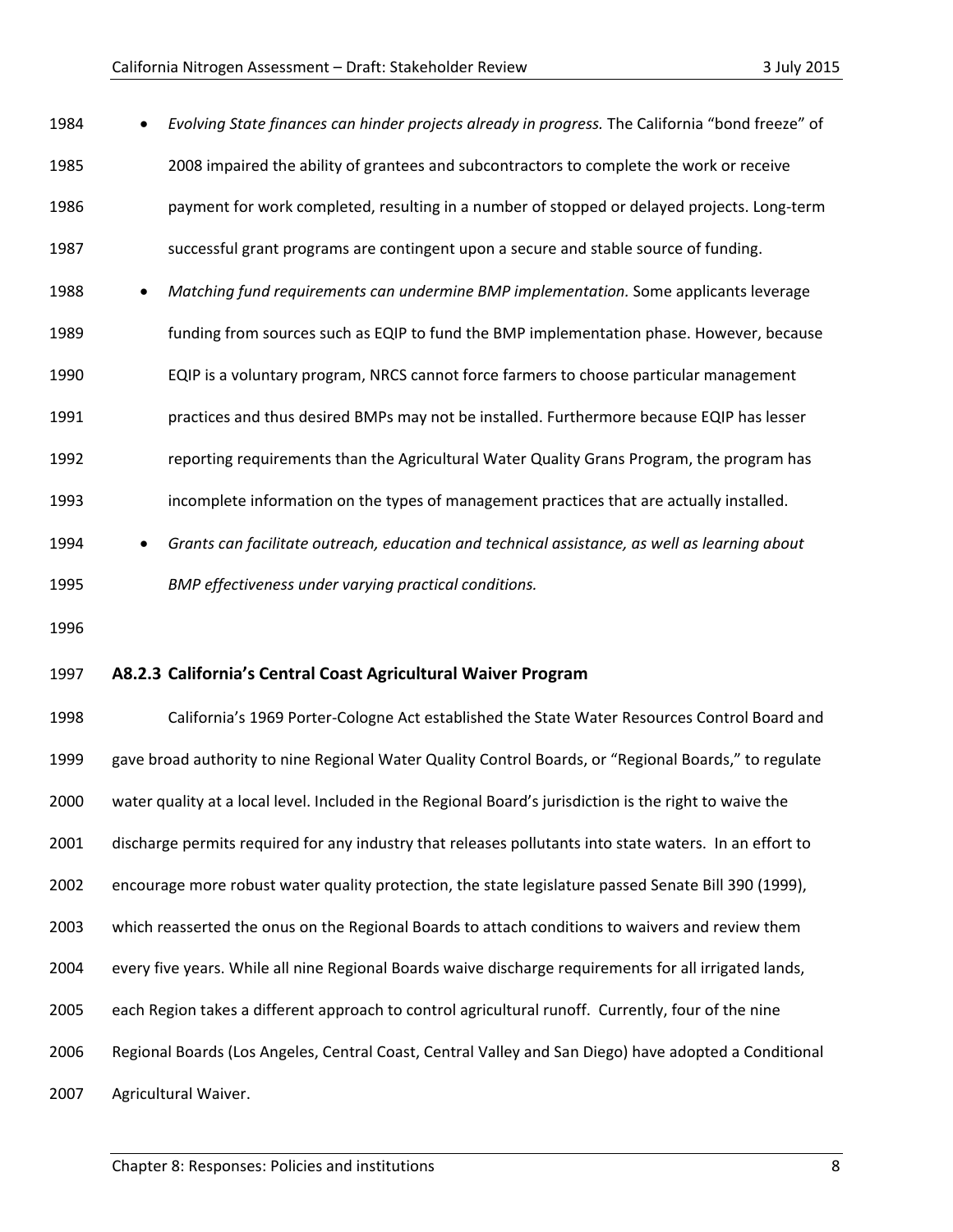In 2004, California's Central Coast Region (Region 3) was the first in the state to adopt a Conditional Agricultural Waiver. The conditions attached to the 2004 Waiver required growers to enroll in the Agricultural Waiver program, complete 15 hours of water quality education, prepare a farm management plan, implement water quality improvement practices, and complete individual or cooperative water quality monitoring. When the 2004 Ag Waiver expired in July 2009, substantial data 2013 from the cooperative monitoring program and scientific studies demonstrated that water bodies in the region continued to be severely impaired from agricultural runoff. Because the Ag Waiver acts as the primary regulatory mechanism to achieve section 303(d) of the Clean Water Act for most Central Coast agricultural areas, the Regional Board was required to update the expired Waiver and include provisions that would address pollutants known to cause water impairments. The Central Coast Regional Board did not have a quorum to adopt a new Agricultural Waiver in 2009, therefore the Order was extended with minor modifications several times.

 After nearly three years of negotiation, on March 15, 2012 the Central Coast Water Quality Control Board passed a new Conditional Agricultural Waiver (hereafter referred to as the "2012 Ag Waiver"). The updated and more comprehensive 2012 Ag Waiver places farms in one of three tiers, based on their risk to water quality (Tier 1 being the lowest risk and Tier 3 the highest), and imposes a different set of requirements for each tier. For Tier 1 and 2 farms, the requirements are similar to those in the 2004 Order with two notable additions: groundwater monitoring (all Tiers) and total nitrogen application reporting (for some Tier 2 and Tier 3 farms). Tier 3 farms, on the other hand, must comply with several new rigorous provisions, including individual discharge monitoring and reporting, developing and implementing an irrigation and nutrient management plan as well as nutrient balance targets. The most contentious of these additional requirements are individual surface water and groundwater monitoring. While more edge-of-field data are needed to determine contributions from individual nonpoint sources, growers are concerned about the privacy and value of individual discharge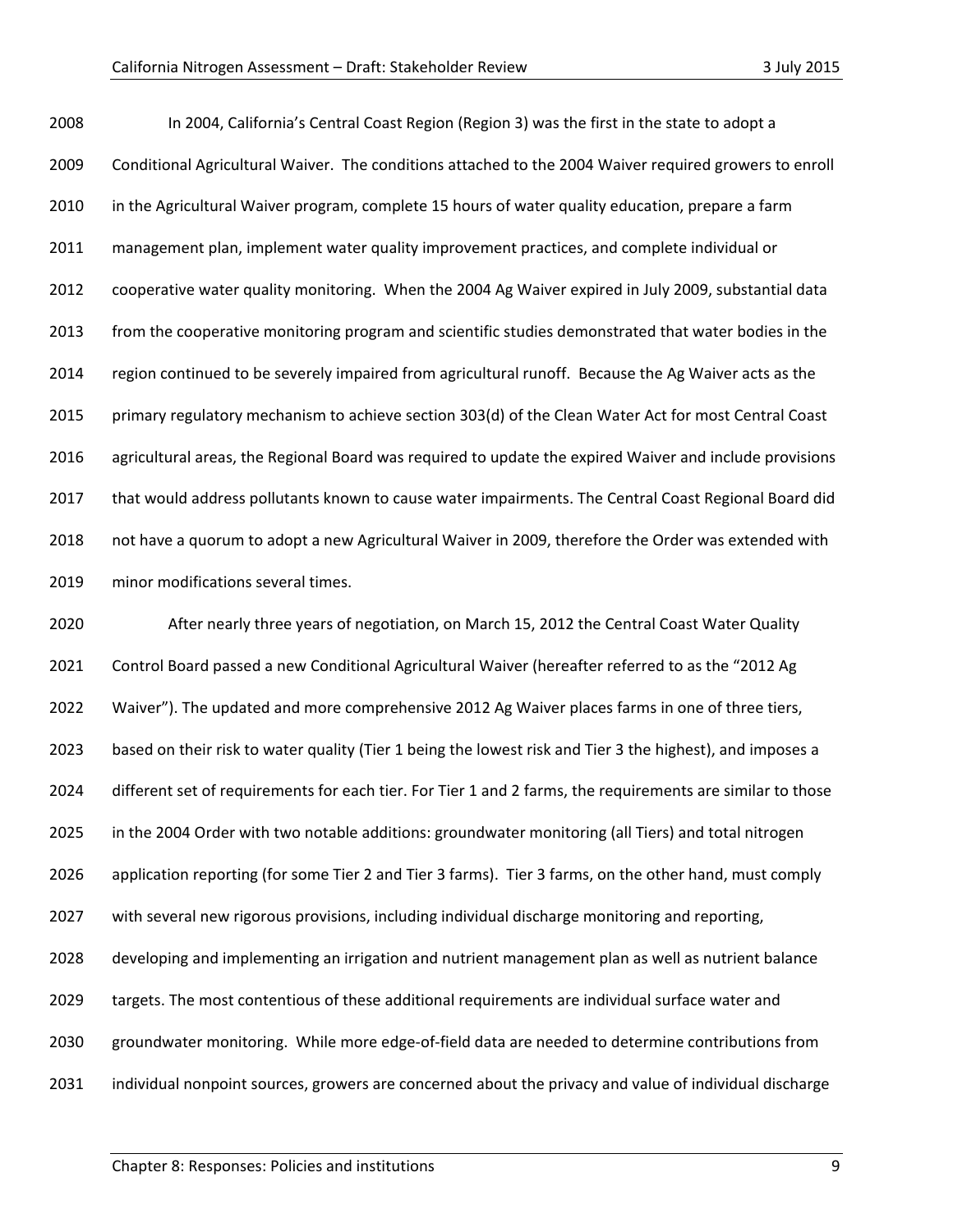information as well as being regulated as point source dischargers. To get out of Tier 3 and avoid the more rigorous requirements, dozens of growers have partitioned their land and/or stopped using the two pesticides—diazinon and chlorpyrifos—that qualify a grower for a higher tier. Since 2012, the number of growers in Tier 3 has dropped from 111 to about 40.

 Mounting scientific evidence (see Harter and Lund 2012) of nitrate groundwater contamination as well as pressure from environmentalists and environmental justice groups elevated the nitrate issue to the top of the agenda during the 2012 Ag Waiver negotiation process. Consequently, a discharger's risk to nitrate pollution is weighed heavily in the tiering criteria and conditions. For example, growers with large farms and crops that have a high potential to discharge nitrogen to groundwater are automatically placed in a higher tier with more stringent requirements. As mentioned previously in this chapter, regulating nitrates is complicated by hydrogeological and biogeochemical processes that create time lags in water quality response. Even with additional data from Tier 3 farms, it may take decades for Ag Waiver controls to affect nitrate concentrations.

 Time lags and other factors, such as limited nitrate substitutes, make certain policy tools 2046 previously used for other pollutants not applicable to nitrates. For example, the regulatory strategy employed in the 2012 Ag Waiver for diazinon and chlorpyrifos, both relatively dispensable pesticides with short half-lives, would not have the same effect on nitrates. Most growers decided to give up using diazinon and chlorpyrifos altogether (perhaps switching to other pesticides, which may have unintended consequences) rather than comply with Tier 3 requirements. This response would not be expected with nitrates for at least two reasons. First, reducing the use of or finding a substitute for the valuable fertilizer would be difficult, if not impossible. Second, the threat of individual monitoring requirements is greater for growers applying short half-life pesticides because they could be identified as a discharger in a short time frame. Contrast that with growers applying nitrates, who, with the same information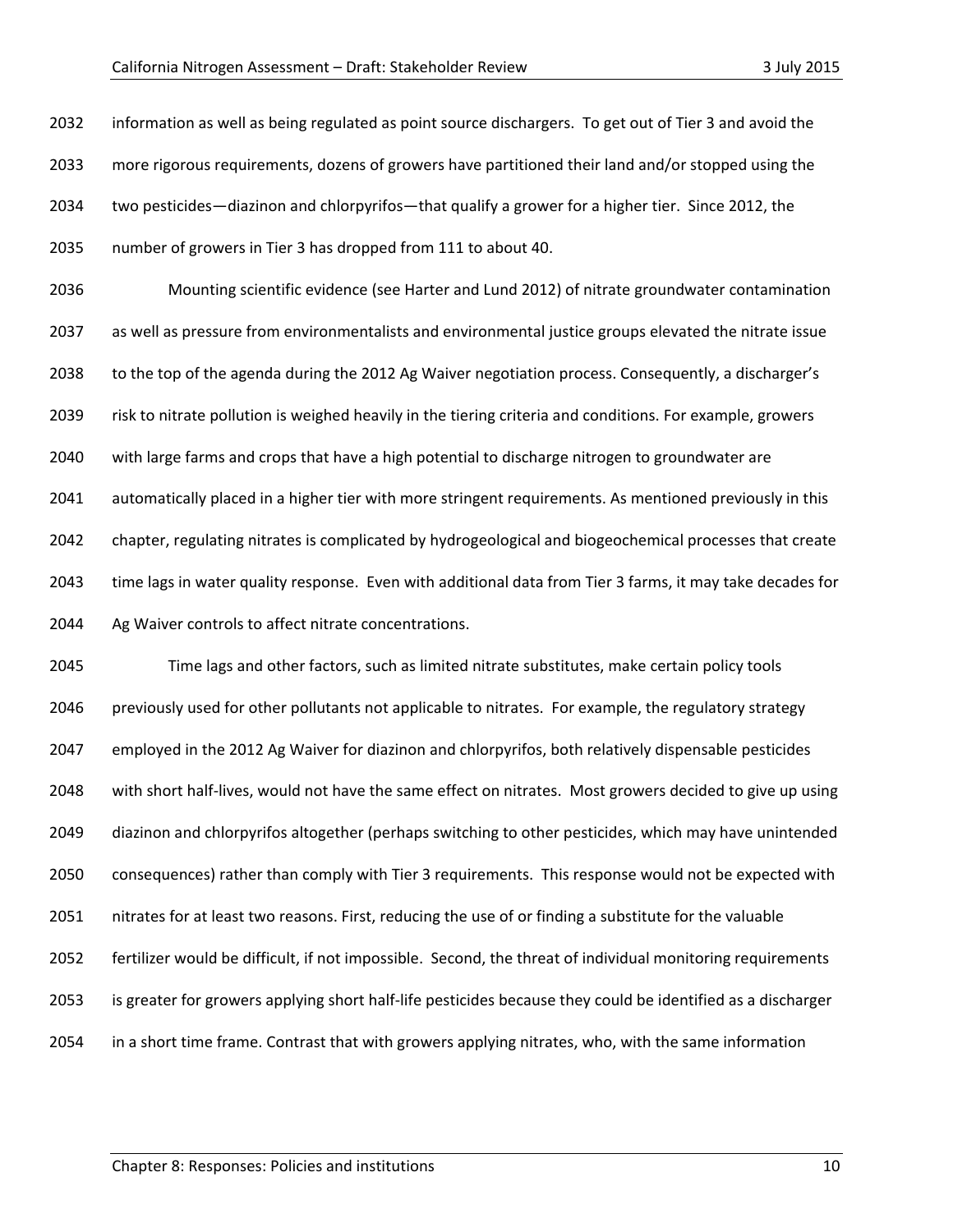requirements, would likely not be pinpointed as a polluter until well after their lease is up or they have retired.

- Lessons learned from the Central Coast include:
- *Establish more comprehensive data collection and reporting*. Policy makers lack quality
- information to adequately enforce, evaluate, and use as the baseline for modeling efforts. More
- individual surface water and groundwater would help determine the impacts of nutrient and
- chemical applications. Additionally, data are needed on environmental impacts, financial costs,
- and stakeholder opinions of water pollution abatement tools.
- *Modest policy changes have fallen short of achieving agricultural water quality goals.* The
- updated 2012 Agricultural Waiver marginally expanded what was required of the vast majority
- most growers (over 97% of growers are in Tier 1 and 2), however widespread water quality
- improvements have not been realized. Many remain skeptical that the new provisions will
- amount to little more than the previous 2004 Waiver in the usefulness of information.
- *Raise awareness of the water quality problem and actions will follow.* Both Agricultural Waivers
- have successfully brought attention to the severity of water pollution in the Region. As a result,
- farmers and farm advisory agents are rethinking nutrient management and discharges from
- irrigated agriculture.
- *Scientific reports can have powerful implications for policy making*. Several scientific studies on both nitrates (e.g., Harter and Lund 2012) and pesticides (see Granite Canyon Lab, UC Davis) played a pivotal role in prioritizing pollutants of concern in the 2012 Ag Waiver.

- **A8.2.4 California's dairy nitrogen regulations**
- 2077 California's dairy industry is one component of its agricultural enterprise and a significant source of both
- ammonia and nitrate emissions, as documented in this assessment. Dairies are responsible for the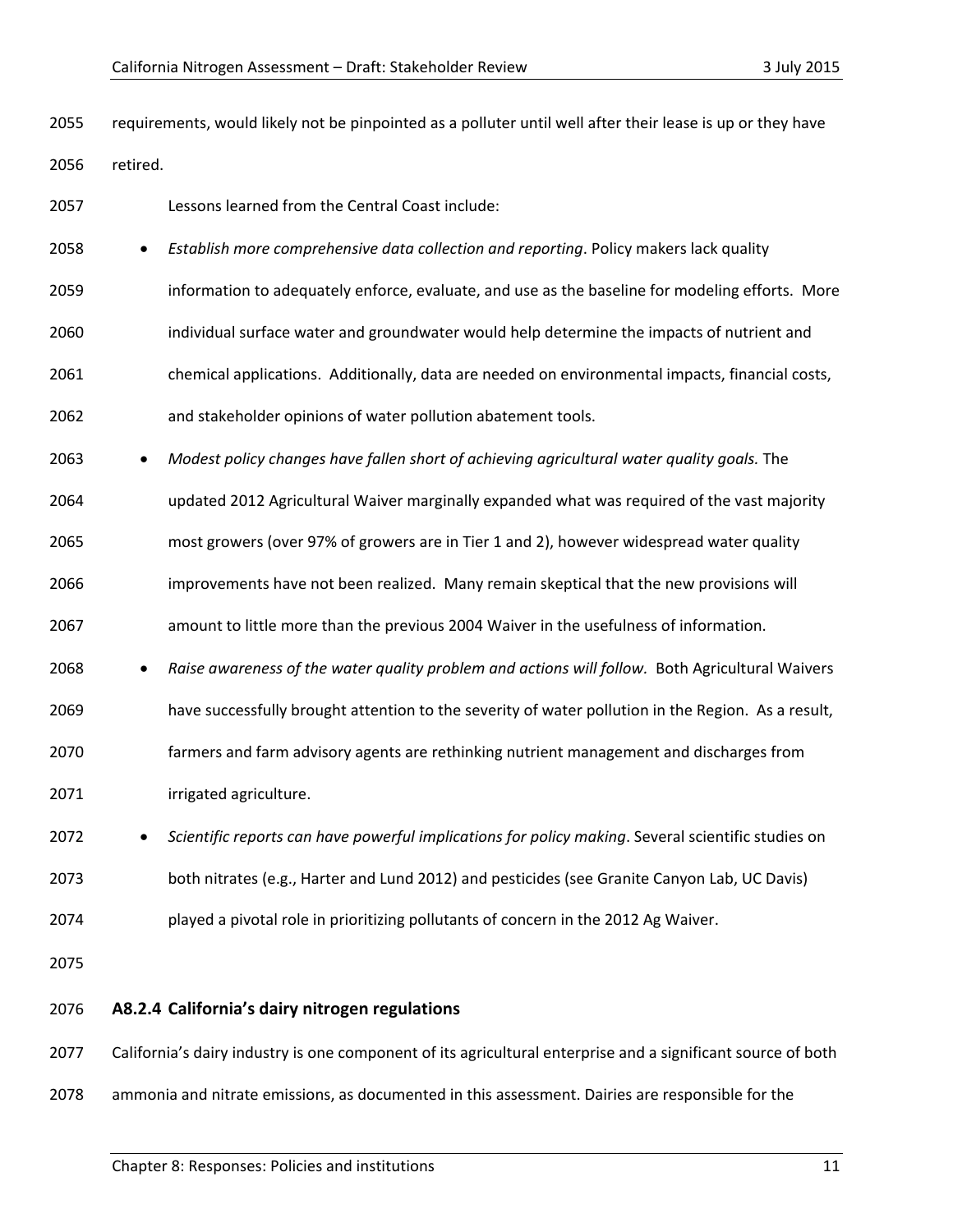majority of ammonia emissions to the atmosphere and approximately one third of nitrate emissions to groundwater. While crop-only operations emit the majority of nitrates to groundwater, dairies present unique problems. Foremost among these is that nitrogen is unavoidably generated as a waste byproduct of milk production, rather than imported as needed for soil amendment. The economics of milk production are such that far more waste nitrogen is produced than can be utilized by surrounding cropland, resulting in nitrate leaching rates that can be ten times higher than at crop only operations (Van der Schans 2001; Pang et al. 1997). California's dairies tend to be large and thus qualify as Concentrated Animal Feeding Operations (CAFOs), which are regulated as point sources under federal law. This means dairies are subject to a different set of regulations than crop-only operations that are classified as nonpoint sources. Regardless, the physical and economic characterization of nitrogen emissions from dairies remains nonpoint, and thus these sources present the same pollution abatement challenges as crop-only operations.

 The major federal environmental law currently affecting CAFOs is the Clean Water Act (CWA). Under the CWA, discharges of pollutants from point sources to waters of the United States are subject to the National Pollutant Discharge Elimination System (NPDES) permitting requirements. The CWA defines animal production facilities of certain CAFOs as point sources. The U.S. Environmental Protection Agency (EPA) began setting effluent limitations guidelines (ELGs) and NPDES permitting regulations for CAFOs in the mid-1970s.

 Due to persistent pollution problems from animal feeding operations, the U.S. Department of Agriculture (USDA) and EPA released the Unified National Strategy for Animal Feeding Operations in 1999. The Strategy established the goal that "all AFO owners and operators should develop and implement technically sound, economically feasible, and site specific comprehensive nutrient management plans (NMPs) to minimize impacts on water quality and public health." (USDA and USEPA 1999, p.5) The Strategy involves a comprehensive suite of both voluntary and regulatory programs.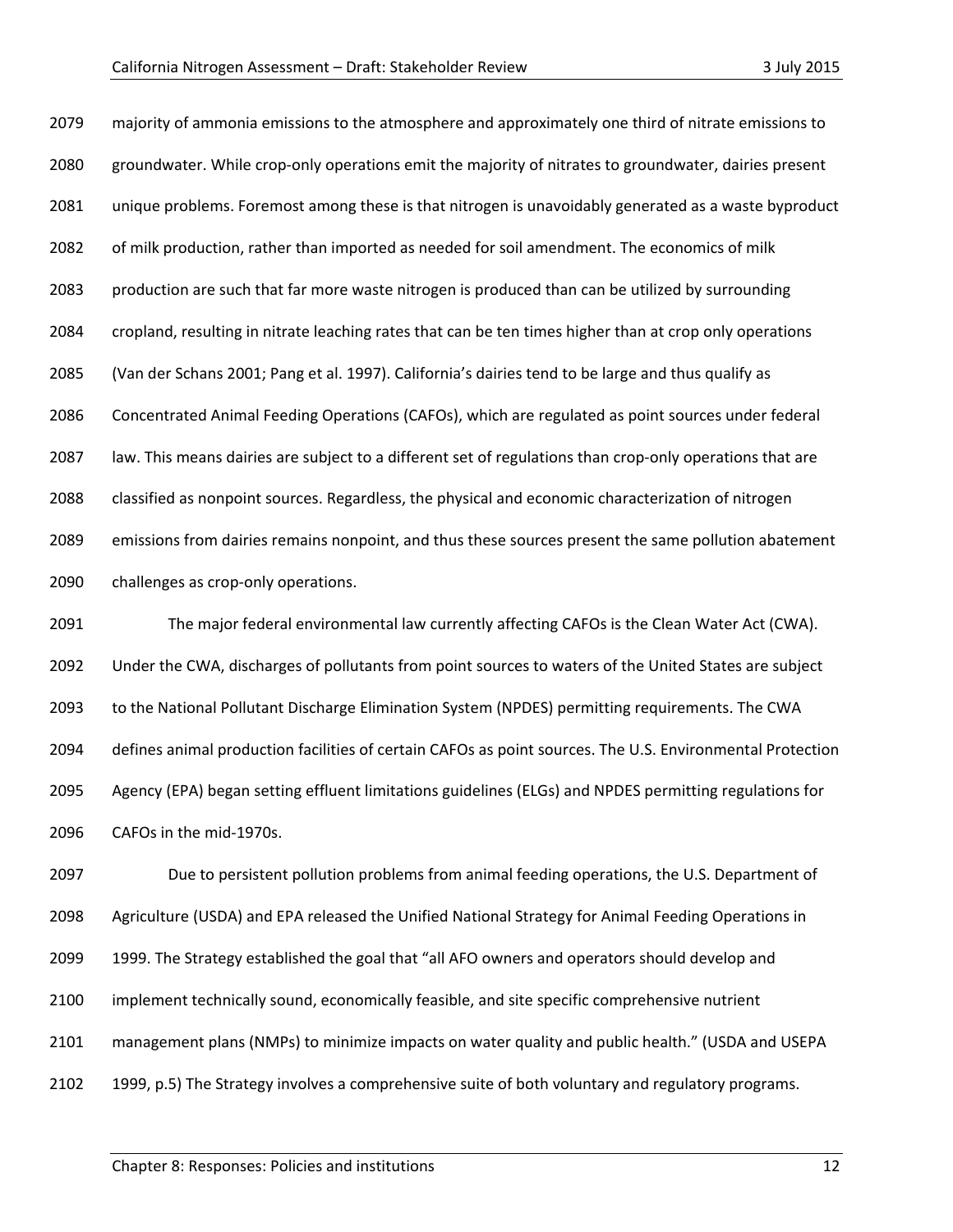Voluntary programs (locally led conservation, environmental education, and financial/technical assistance) cover the majority of AFOs while regulatory programs (NPDES permits) focus on high risk AFOs. To achieve the goals of the Strategy, EPA published the CAFO Final Rule in 2003. This rule can be seen as a part of the regulatory program proposed by the Strategy: 1) CAFOs that actually discharge are required to apply for NPDES permits, and 2) a NMP for animal manure is required to be submitted as part of a CAFO's NPDES permit application. EPA authorizes a majority of states to administer the NPDES permit program within a state permit program.

 In California, Title 27 of the California Code of Regulations and the Porter-Cologne Water Quality Control Act (California Water Code Division 7) governs discharges from CAFOs. The State Water Resources Control Board and nine semi-autonomous Regional Water Quality Control Boards develop guidelines under both the federal and state regulations. In 2007, the Central Valley Water Board adopted the Waste Discharge Requirements General Order for Existing Milk Cow Dairies (General Order). The General Order is essentially a local permit program in the Central Valley Region, where over 80% of California's dairies are located (CDFA 2013). All dairies covered under the General Order are required to 1) submit a Waste Management Plan for the production area, 2) develop and implement a NMP for all land application areas, 3) monitor wastewater, soil, crops, manure, surface water discharges, and storm water discharges, 4) monitor surface water and groundwater, 5) keep records for the production and land application areas, and 6) submit annual monitoring reports. A key component of each NMP is a nitrogen budget which establishes nitrogen application rates for each crop in each land application area. The budget counts nitrogen in solid and liquid manure, irrigation water, and fertilizer. The types and frequencies of sampling, reporting, and record keeping are established by the Monitoring and Reporting Program (MRP) of the General Order. The MRP was modified in 2011 to require dairy dischargers to comply with groundwater monitoring requirements either by participating in a representative monitoring program or through individual groundwater monitoring. The Central Valley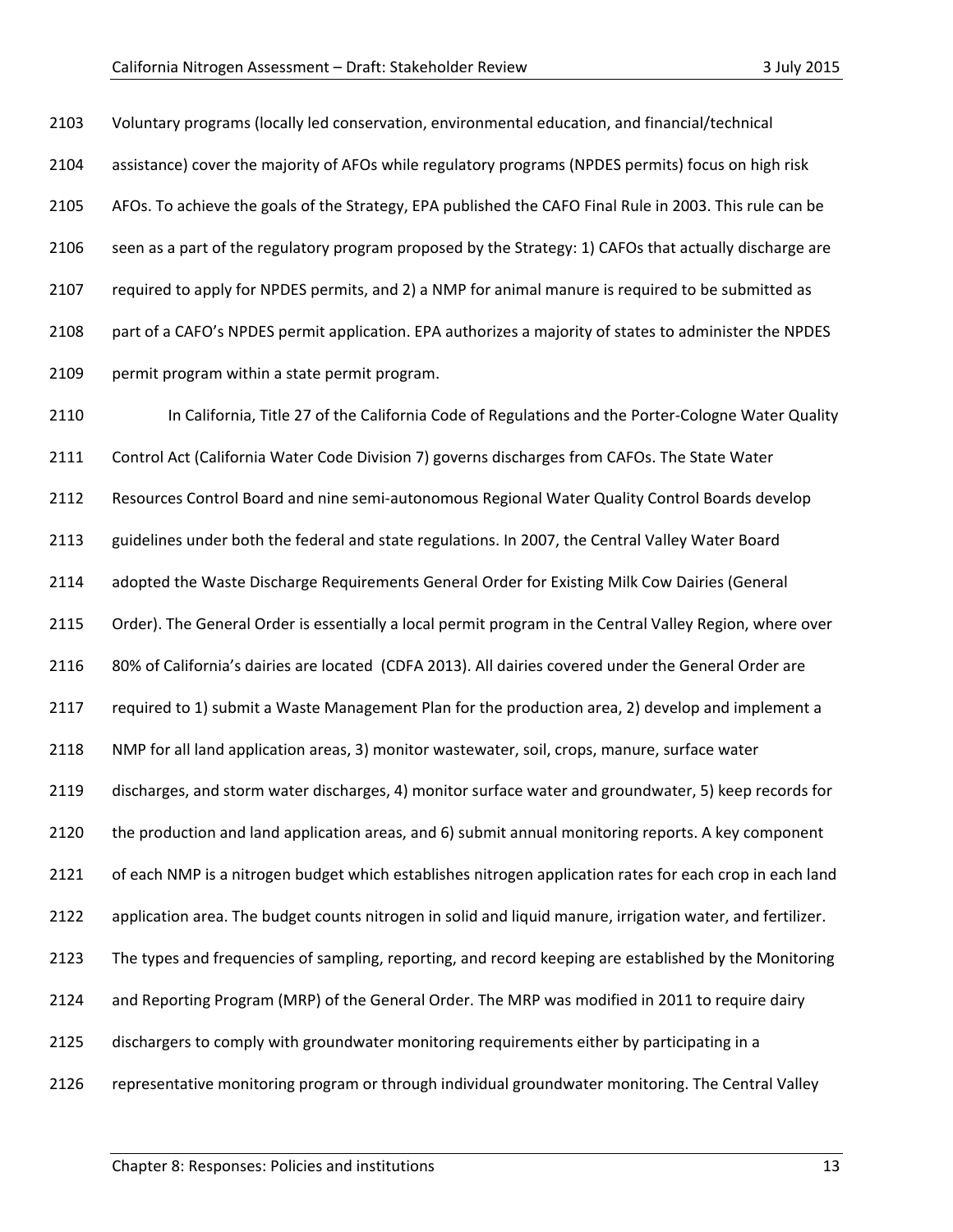| 2127 | Water Board reissued the General Order in 2013 to set representative and individual groundwater          |
|------|----------------------------------------------------------------------------------------------------------|
| 2128 | monitoring programs as the primary tool to identify if manure management practices are protective of     |
| 2129 | groundwater quality and include time schedules for dairy dischargers to implement improvements if        |
| 2130 | monitoring data indicate that certain facilities or practices are not protective of groundwater quality. |
| 2131 | Atmospheric pollutants from dairies are regulated under the federal Clean Air Act (CAA).                 |
| 2132 | Emissions of ammonia, nitrous oxide, volatile organic compounds (VOCs) and particulate matter under      |
| 2133 | 10 microns (PM10) from CAFOs are primarily affected by the national ambient air quality standards        |
| 2134 | (NAAQS) set by EPA under the CAA. The California Air Resources Board implements the NAAQS through        |
| 2135 | a state implementation plan. Local air districts develop rules that are consistent with the requirements |
| 2136 | of California Senate Bill 700 to specify mitigation practices for CAFOs. In 2004 the South Coast Air     |
| 2137 | Quality Management District adopted the nation's first air quality regulation (Rule 1127) to reduce      |
| 2138 | ammonia, VOCs and PM10 from dairies, which includes best management practices and specific               |
| 2139 | requirements regarding manure removal, handling, and composting. The San Joaquin Air Pollution           |
| 2140 | Control District has started to regulate VOCs from dairies since 2005 but does not regulate nitrogen     |
| 2141 | emissions.                                                                                               |
| 2142 | The California Dairy Quality Assurance Program (CDQAP) plays an important role in helping                |
| 2143 | dairies comply with these regulations. The CDQAP Environmental Stewardship Module is a voluntary         |
| 2144 | partnership between dairy producers, government agencies and academia to protect the environment.        |
| 2145 | It provides classroom teaching and independent third-party certification. Education courses help dairy   |
| 2146 | producers understand environmental regulatory requirements, familiarize them with best management        |
| 2147 | practice options, and supply record-keeping tools for both regulatory purposes and farm management.      |
| 2148 | The certification program assists dairy producers in compliance with environmental regulations through   |
| 2149 | a third-party, on-farm evaluation, which provides real-time feedback on management plan                  |
| 2150 | implementation.                                                                                          |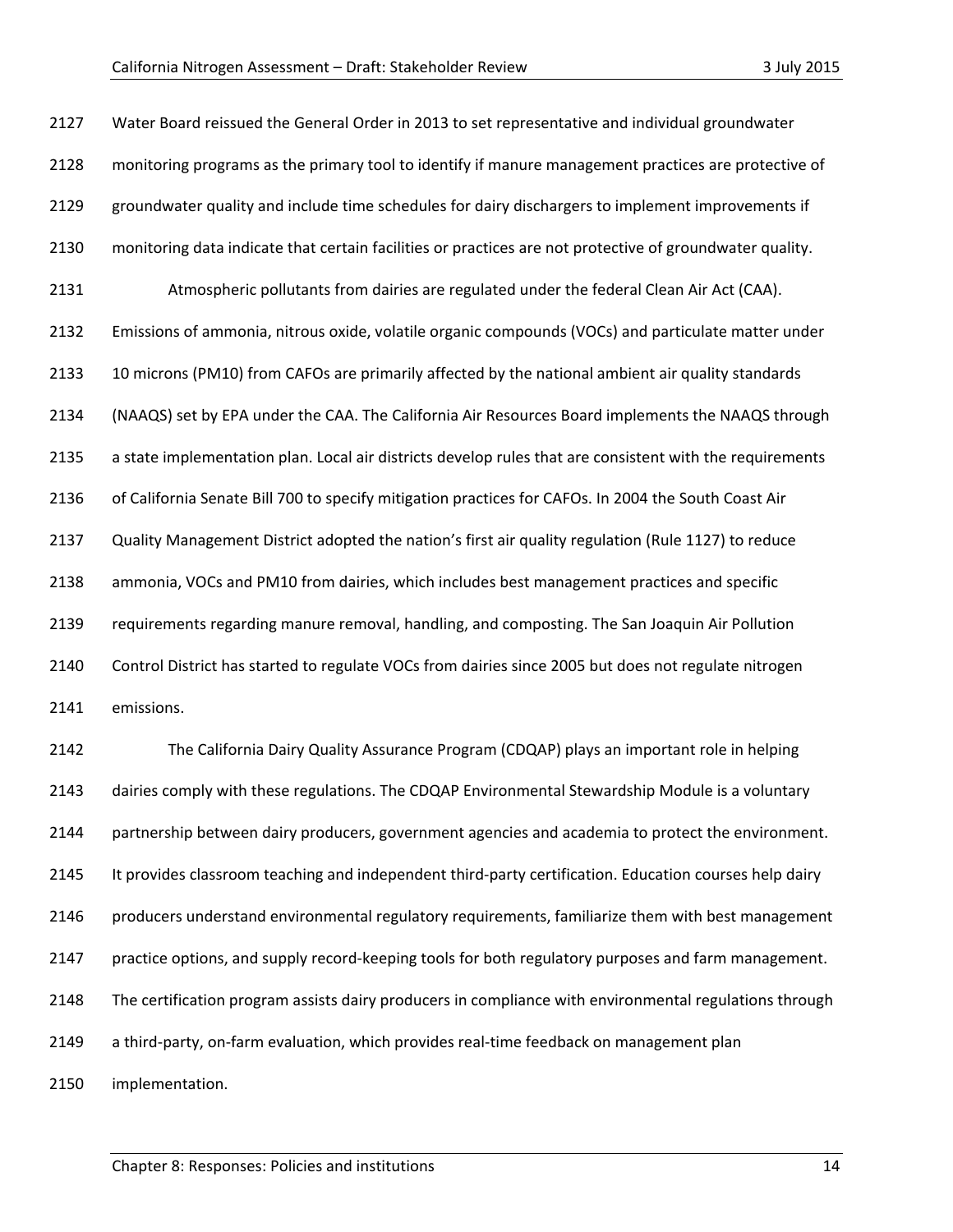| 2151 | Similar to California's nonpoint program, the recent changes to the dairy regulations suggest             |
|------|-----------------------------------------------------------------------------------------------------------|
| 2152 | that past policies have not achieved desired emission reductions. An exception is the effect of NPDES     |
| 2153 | permitting, which is believed to have significantly reduced discharges to surface waters (Kratzer and     |
| 2154 | Shelton 1998). A key contributing factor to this success is the relative ease of observing discharges to  |
| 2155 | surface water from manure handling and storage facilities which can be accomplished through aerial        |
| 2156 | photography or visual inspections, combined with strong enforcement and significant penalties for         |
| 2157 | noncompliance (Doug Patteson, SWRCB Region 5; personal communication, March 12, 2015). However            |
| 2158 | nitrogen emissions to groundwater and the atmosphere are more difficult to monitor and remain             |
| 2159 | persistent problems. The effects of the more recent regulatory changes remain largely unknown.            |
| 2160 | Although it has been six years since the adoption of the General Order, the representative and individual |
| 2161 | groundwater monitoring programs are still under construction, so there is very limited data on nitrate    |
| 2162 | levels of groundwater around dairy operations. Furthermore, hydrogeological and biogeochemical            |
| 2163 | processes create time lags in water quality response, so it can take years to decades for source control  |
| 2164 | programs like the General Order to affect groundwater nitrate concentrations at monitoring wells.         |
| 2165 | The air quality in the South Coast Air Quality Management District has improved significantly over the    |
| 2166 | past two decades, but the rate of improvement has slowed for the last several years. The effectiveness    |
| 2167 | of the Rule 1127 is uncertain. The emissions from area sources (including dairies) are not monitored.     |
| 2168 | Instead, they are calculated from activity information and emission factors. The contribution of          |
| 2169 | improved dairy operation management to better ambient air quality is largely unknown.                     |
| 2170 | Lessons learned from California's dairy nitrogen regulations include the following:                       |
| 2171 | Classification of CAFOs as point sources, and the associated regulatory effort, has mitigated             |
| 2172 | nitrogen emissions to surface waters. The remaining problems of CAFO emissions to                         |
| 2173 | groundwater and the atmosphere appear to be largely due to the more onerous monitoring                    |
| 2174 | problem and associated lack of prioritization by regulatory agencies.                                     |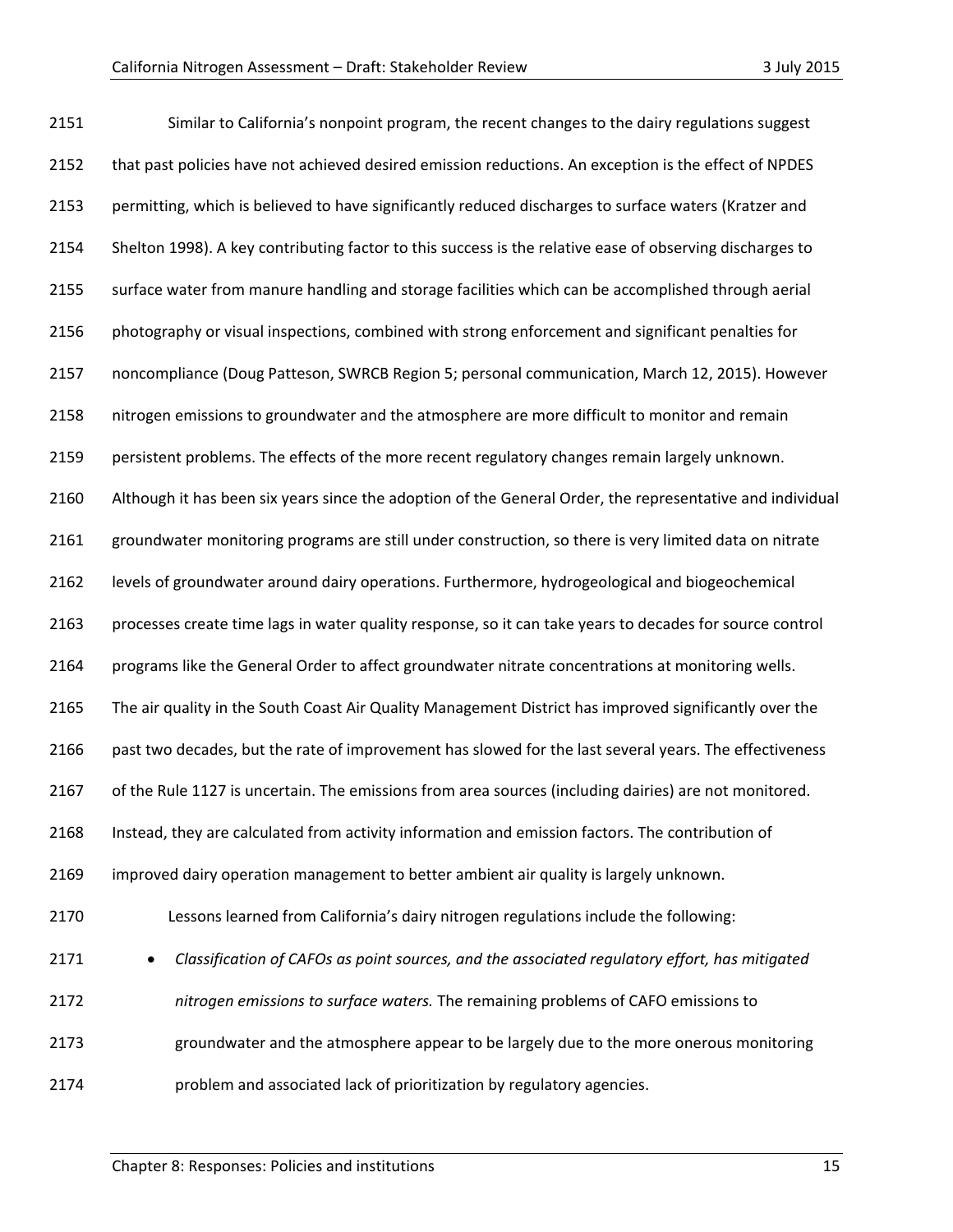- *CDQAP plays an important role in helping dairies comply with regulations.* An example of how a voluntary, largely information-based policy can be effectively used in a supporting role.
- 

#### **A8.2.5 California's regulation of atmospheric nitrogen emissions**

 Farming and livestock operations are significant sources of nitrogen emissions in California, and bear some of the negative effects of nitrogen pollution as well. Agriculture-related nitrogen air pollution results from primary emissions from machinery and vehicles employed in production, chemical compounds used in production (e.g. pesticides), as well as emissions from the agricultural systems themselves. For example, agricultural livestock emit nitrogen compounds such as oxides of nitrogen (NOx) and ammonia. Vehicles used in agricultural production emit NOx (Canadian EPA, 2004). These emissions may lead to the formation of secondary air pollutants, such as ozone, that are deleterious to workers as well as crops (Winer et al., 1990).

 California is divided into thirty-five air districts, each with its own set of laws and regulations regarding stationary sources. Among the many different laws and regulations governing each of the thirty-five air districts in California, policies that regulate nitrogen air emissions include: (1) an agricultural burning policy that regulates open outdoor fires used in disposal of waste generated from growing of crops, the raising of animals, and other agribusiness operations, or for purposes such as forest management, range improvement, irrigation system management (canal clearing); (2) a policy that imposes limits on NOx emissions; and (3) a policy on the disposal of animal carcasses ("reduction of animal matter") that requires that the gases, vapors and gas-entrained effluents from any article, machine equipment, or other contrivance used for this purpose to be incinerated or processed. Research on the effects of these local regulations on air quality has found that none of these three types of policies has had a significant effect on nitrogen air pollution, as measured by the number of exceedances of the NO2 standard (Lin, 2011; Lin, 2013).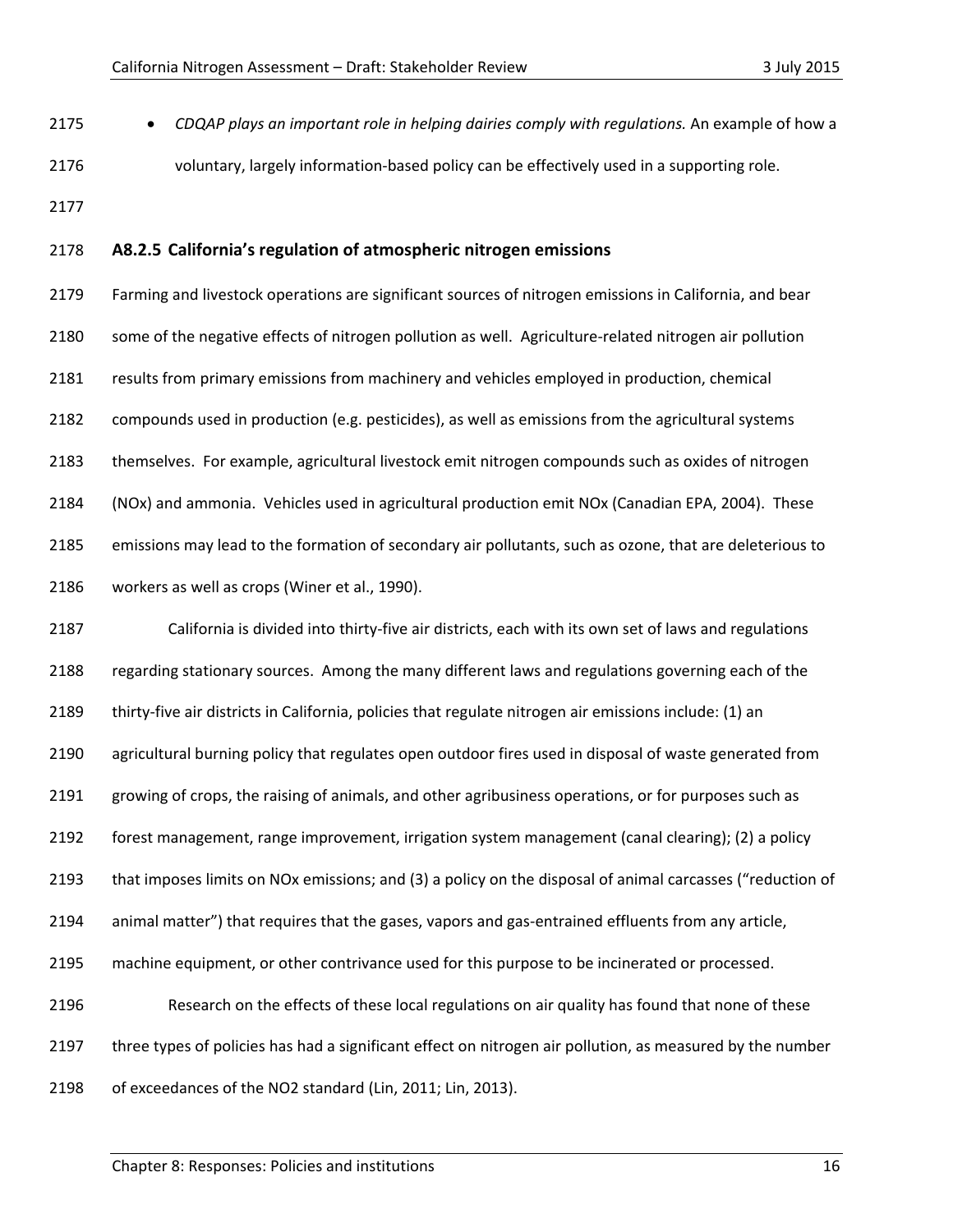#### **A8.2.6 North Carolina's Neuse River Basin**

 From the 1960s through the 1990s, the estuary of North Carolina's 6000-square mile Neuse River Basin experienced an estimated 30% increase in nitrogen and phosphorus loadings due, in large part, from a region that experienced a doubling of its population, a five-fold increase in its number of business establishments, and a 50% increase in crop production (Schwabe 2000, 2001). The abundance of nutrient loadings led to low dissolved oxygen levels, and extensive blue-green algal blooms during the summer months. In 1988, nutrient loadings reached such a level throughout the Neuse River as to warrant a basin-wide Nutrient Sensitive Waters classification. Then, during the summer of 1995, an unusually high level of precipitation, coupled with two major swine waste spills and an already nutrient- laden river basin resulted in conditions responsible for fish kills of over 11 million fish and huge algal blooms that rendered the Neuse River useless for recreation. In addition to the nearly anoxic conditions 2211 that caused plant and marine life to suffocate, considerable evidence also has been accumulated indicating the presence of toxic dinoflagellates, organisms that can kill fish and have caused adverse respiratory health effects on humans under laboratory conditions (Burkholder, 1995). In response to the deteriorating water quality conditions, the North Carolina Environmental Management Commission (EMC) adopted, in 1997, the state's first mandatory plan to control both point 2216 and nonpoint source pollution in the basin (USEPA 2013a). The plan targeted a reduction in nitrogen loadings by 30%, as measured at the mouth of the estuary, by 2003. While numerous sources were 2218 targeted for mandatory reductions, including point sources, urban sources, and rural sources, agricultural sources were required to participate in The Neuse Nutrient Strategy Agricultural Rule (NCDENR 2013). Specifically, agricultural operators were required to participate in one of two options: (1) participate in the Local Nitrogen Strategy that would include specific plans for each farm that would, collectively, meet the 30% nitrogen reduction goal, or (ii) implement Standard Best Management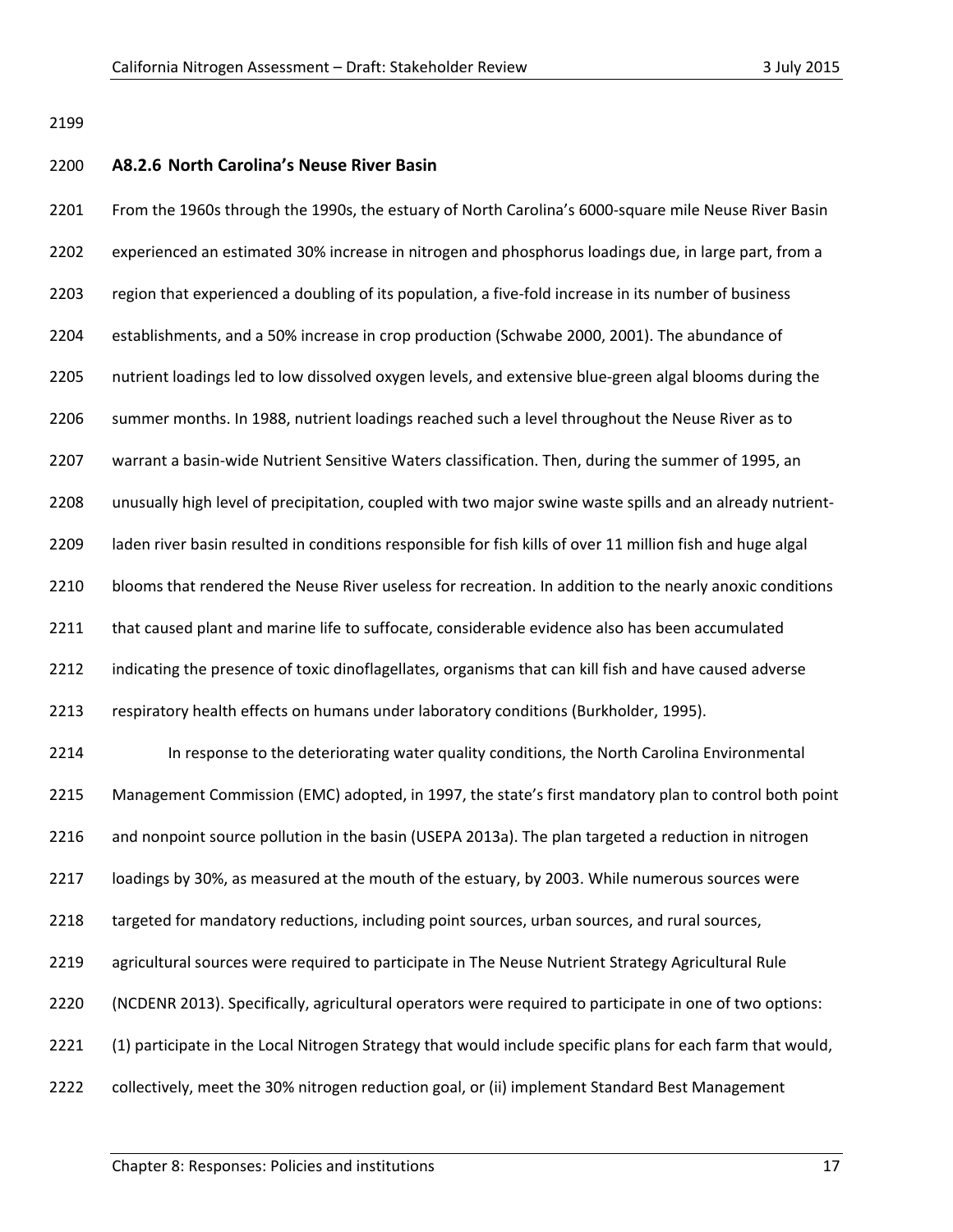| 2223 | Practices (e.g., vegetative buffer strips, water control structures, and nutrient management plans).    |
|------|---------------------------------------------------------------------------------------------------------|
| 2224 | Option 1 was unique in that it allowed agricultural agencies and farmers to work in concert to find the |
| 2225 | most cost-effective and site-specific strategy for reducing nitrogen loadings. Alternatively, for those |
| 2226 | farmers who were not interested in participating in a joint effort, they could choose among one or more |
| 2227 | alterative BMPs to achieve the 30% reduction, with obvious flexibility. The Neuse Nutrient Strategy     |
| 2228 | Agricultural Rule, along with the other components of the NC EMC's point and nonpoint source            |
| 2229 | management programs, was extremely successful. By the five year targeted adoption date of 2003,         |
| 2230 | nutrient loadings were reduced by 42%, exceeding the 30% target. The development, implementation,       |
| 2231 | and continued management of these policies required (and continues to require and encourage)            |
| 2232 | tremendous input from the agricultural community as well as extensive coordination and                  |
| 2233 | communication between local and state agencies and the agricultural community.                          |
| 2234 | Lessons learned from the Neuse River include:                                                           |
| 2235 | Including nonpoint sources was critical in achieving an efficient and effective nutrient reduction<br>٠ |
| 2236 | outcome. Nonpoint sources produced most of the pollution and had lower abatement costs.                 |
| 2237 | Flexibility is crucial for cost-effectiveness. Farmers were allowed to achieve the 30% reduction as     |
| 2238 | a coordinated group, where the group would decide how to achieve the reductions through                 |
| 2239 | changes in cropping patterns, implementation of BMPs and/or nutrient management plans, or               |
| 2240 | through individual farmers implementing one or more strategies. Furthermore the authority for           |
| 2241 | developing management plans was effectively devolved to individual counties, thus enabling              |
| 2242 | local conditions to help determine the most effective local approaches.                                 |
| 2243 | Success hinged on concerted collaboration and communication among agencies, stakeholders,               |
| 2244 | and the public. The partnership included the North Carolina Division of Water Quality, North            |
| 2245 | Carolina Division of Soil and Water Conservation, Soil and Water Conservation Districts, North          |
| 2246 | Carolina Cooperative Extension Service, North Carolina Farm Bureau, Duke University, North              |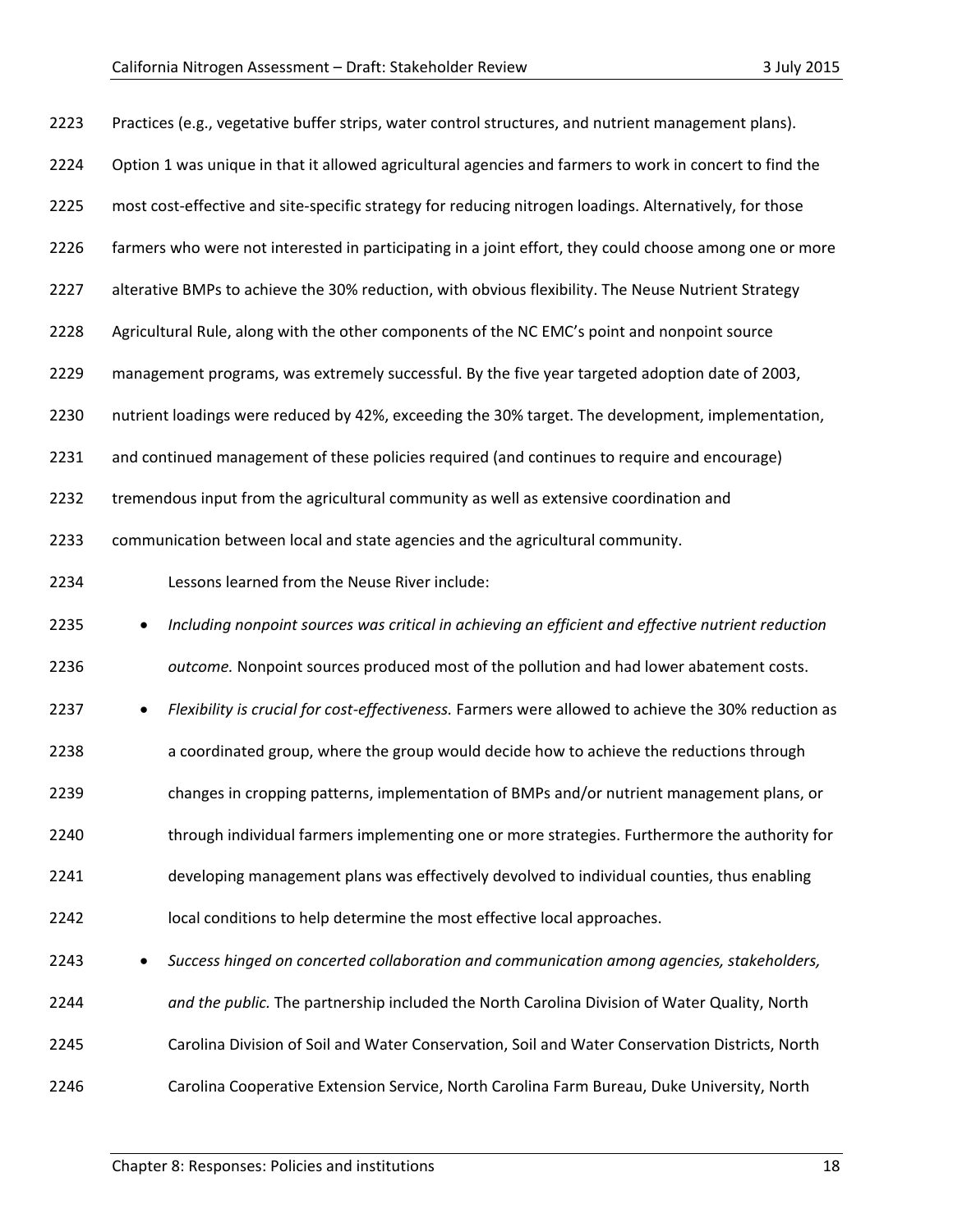Carolina State University, Neuse River Foundation, USDA NRCS, and local agricultural,

environmental, and scientific communities. Together, these partners committed more than \$12

- million to meet project goals from 1997 through 2002.
- 

#### **A8.2.7 The Mississippi-Atchafalaya River Basin**

 The Mississippi-Atchafalaya River Basin contains about 40% of the contiguous United States (including parts of 31 states). Thirty year annual and spring trends (1980–2010) of nitrate concentrations from the watershed show increases of 17 and 25% respectively (Murphy et al. 2013). Sources of nutrients include point sources and nonpoint sources, with agricultural land being the largest single contributor. Much of 2256 this comes from the highly productive, rich soils of the central corn belt.

 The river basin empties into the Gulf of Mexico which exhibits a seasonal hypoxic zone that is the second largest in the world. Since 1983, the annual variation in the zone size has been large, ranging 2259 from 40 km<sup>2</sup> to over 20,000 km<sup>2</sup> (Rabalais 2014). This variability is largely driven by weather as high water flows from the river basin deliver large amounts of nitrogen and phosphorus, the two key nutrients leading to the creation of hypoxia in the Gulf (USEPA 2007). However a five year running average of the zone size remains large and shows no obvious downward trajectory (Rabalais 2014). While the size of the zone has been well documented, the impacts to the ecosystem are less clearly understood. Nutrient loadings can actually increase fishery production prior to the development of seasonal hypoxia, but they may also increase the yield of less valuable species at the expense of more valuable ones (Turner 2001). And short-run beneficial effects may be outweighed by long run effects on habitat and reproductive productivity. Hypoxia has not been shown to have effects on white shrimp yields in the Gulf, but it has been found to affect brown shrimp via alteration of habitat and post-larval migration patterns (Zimmerman and Nance 2001; O'Connor and Whitall 2011; Craig 2012).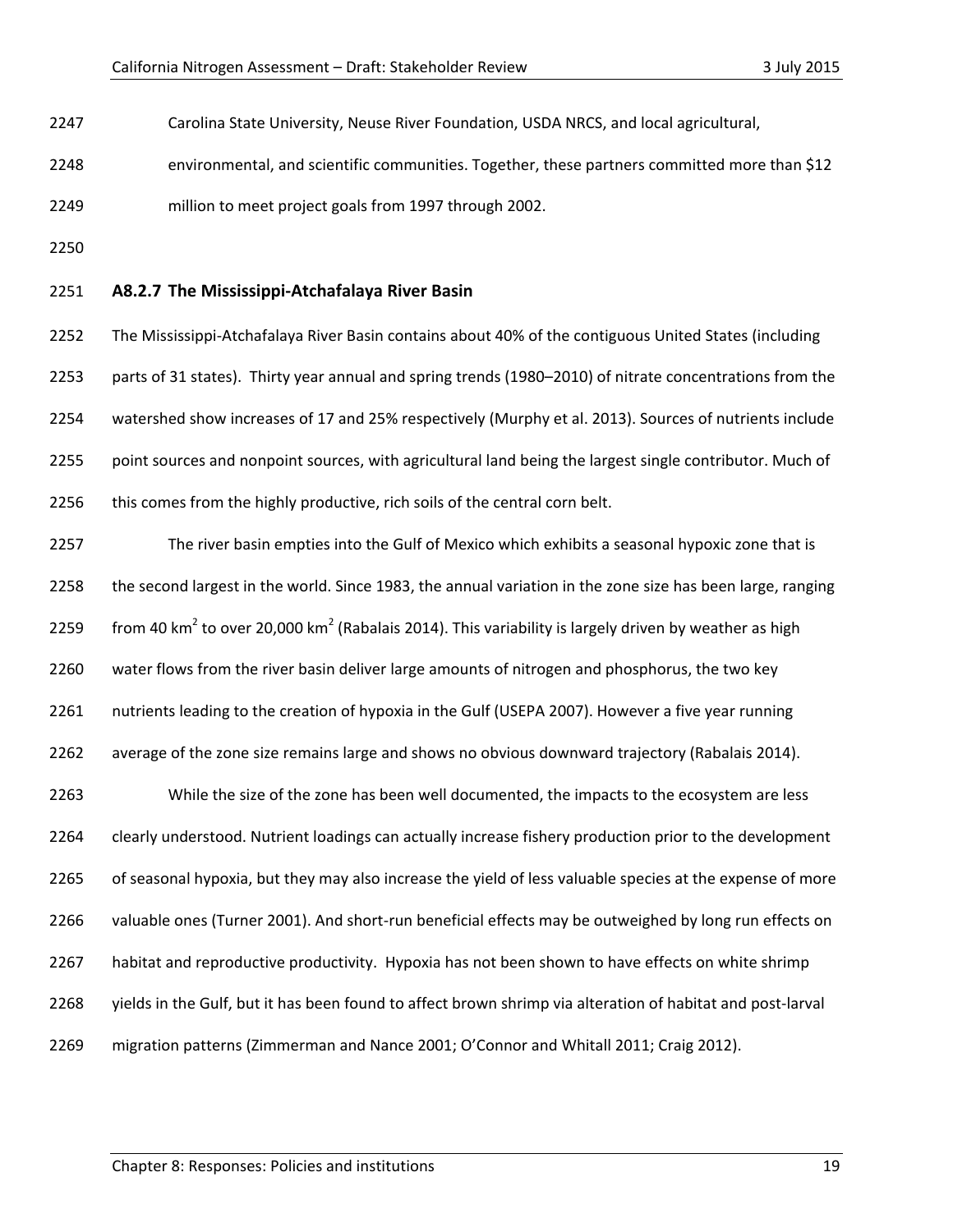| 2270 | The primary policy response to the growing evidence of hypoxic conditions in the Gulf was the                        |
|------|----------------------------------------------------------------------------------------------------------------------|
| 2271 | development of a Mississippi River/ Gulf of Mexico Hypoxia Task Force in 1997 (USEPA 2014). This Task                |
| 2272 | Force consists of five federal agencies and the primary states in the Mississippi-Atchafalaya River Basin.           |
| 2273 | In 2001 the Task Force released its "Action Plan for Reducing, Mitigating, and Controlling Hypoxia in the            |
| 2274 | Northern Gulf of Mexico" where they set a target for reducing the 5-year average size of the hypoxic                 |
| 2275 | area to be less than 5,000 km <sup>2</sup> by 2015. The Task Force called for voluntary actions (in conjunction with |
| 2276 | incentives and education) to achieve these goals. A new Action Plan was formulated in 2008 which                     |
| 2277 | preserved the goal of 5,000 km <sup>2</sup> by 2015, though it was acknowledged that the goal was unlikely to be     |
| 2278 | met. The EPA Science Advisory Board report in 2007 projected that reductions of nitrogen and                         |
| 2279 | phosphorus in the range of 40-50% would be needed to achieve this long term goal.                                    |
| 2280 | In addition to identifying a goal for the size of the zone, the state members of the Task Force                      |
| 2281 | committed to developing nutrient reduction strategies for their states. As of December 2013, nine of the             |
| 2282 | twelve states have completed their strategies. While each differs, the focus of the state strategies                 |
| 2283 | remains on voluntary action, particularly from nonpoint agricultural sources. To-date there has been a               |
| 2284 | general lack of progress in meeting the goals developed by the Action Plan.                                          |
| 2285 | Lessons learned from the Gulf of Mexico include:                                                                     |
| 2286 | Participation in costly voluntary efforts tends to be low in the absence of private returns or                       |
| 2287 | compensation. If financial incentives were provided that at least fully compensated farmers for                      |
| 2288 | their costs (including a small return to their effort), then reliance on voluntary measures may                      |
| 2289 | have been more successful. Furthermore limited conservation budgets hinder the ability to                            |
| 2290 | provide such compensation.                                                                                           |
| 2291 | Establishment of nutrient reduction plans can help clarify challenges and focus research efforts.                    |
| 2292 | Scientists are exploring new ways to keep nutrients on the land via the development of new                           |
| 2293 | technologies such as bioreactors and saturated buffers. States are also beginning to fund                            |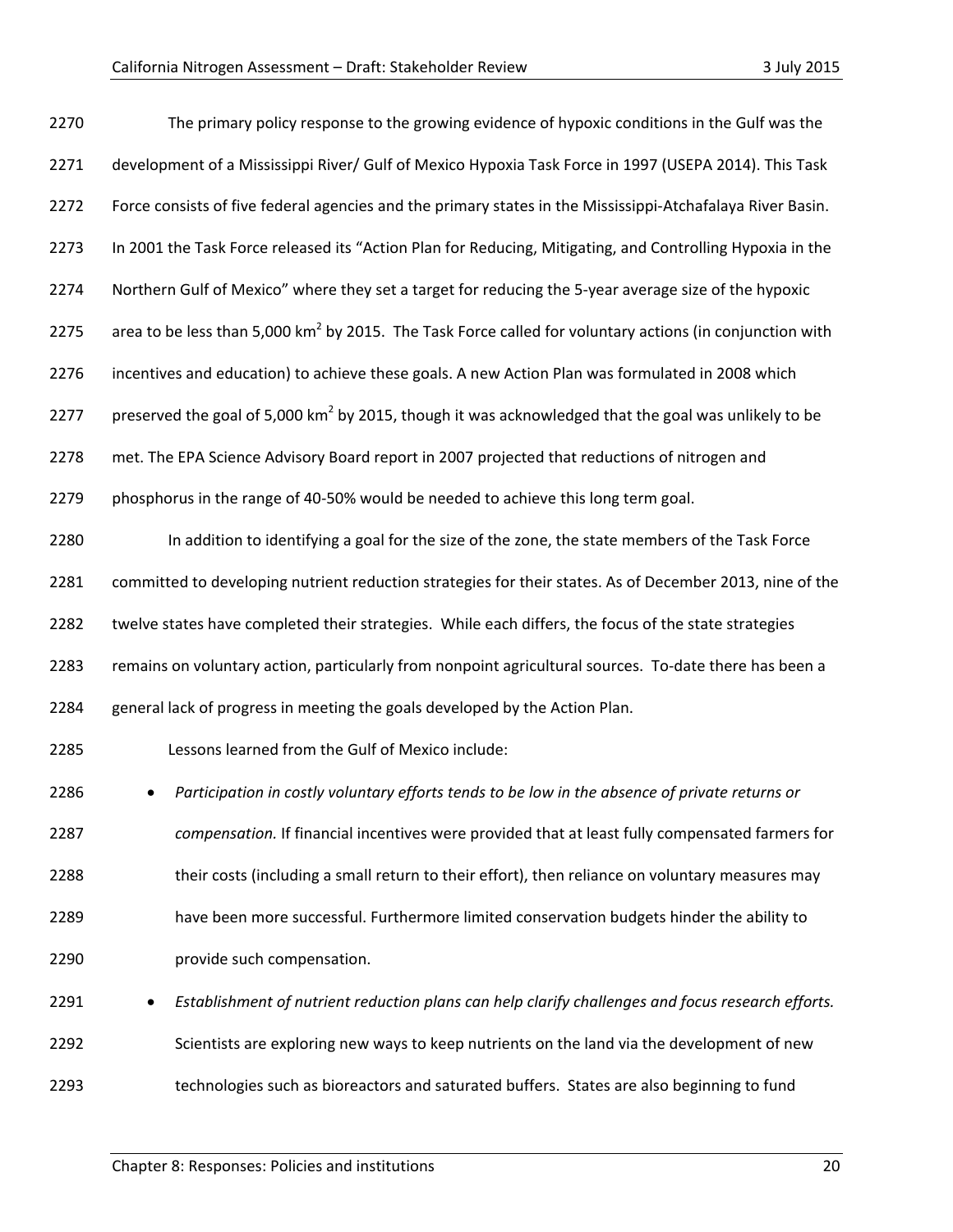conservation practices that are more directly related to the nutrient problem (particularly nitrogen), such as the new cover crop initiative in Iowa.

#### **A8.2.8 Maryland's Nutrient Management Program**

 The Chesapeake Bay Program was created in 1984 in response to concerns about nonpoint source nutrient pollution in the Chesapeake Bay. This program now includes all 5 states in the Chesapeake Bay Watershed (Virginia, Maryland, West Virginia, Delaware, Pennsylvania and New York), the District of Columbia and the US EPA. Each state sought methods to reduce nutrient loads to the Chesapeake Bay. In Maryland, the University of Maryland Cooperative Extension (UMD CE) created the Maryland Nutrient Management Program in 1988. This voluntary program teamed UMD CE personnel with growers to write and implement nutrient management plans. The initial focus of the program was on nitrogen application and use. Nutrient management plans were written to cover all bioavailable sources of nitrogen (i.e., commercial fertilizer, manure, compost, biosolids, and crop residue) during a 3-year period, including the effects of expected crop rotations and nitrogen mineralization. The plans used soil tests, manure tests, other nutrient credits (e.g., cover crops) to calculate bioavailable nitrogen, plant available phosphorus and potassium. UMD CE scientists created recommendations for nutrient application rates for approximately 20 major Maryland crops. The nutrient management plans matched 2311 the nutrient sources with the UMD CE crop recommendations to create nutrient application (management) plans. The initial program concentrated on animal operations, though crop-only operations participated as well. The focus of these early efforts was on nitrogen applications. There existed imbalances between crop nitrogen, phosphorus and potassium demand, and manure nitrogen, 2316 phosphorus and potassium supplies. Thus, applying animal manures at nitrogen recommendations often 2317 led to over applications of phosphorus (and sometime potassium). Therefore, while the nutrient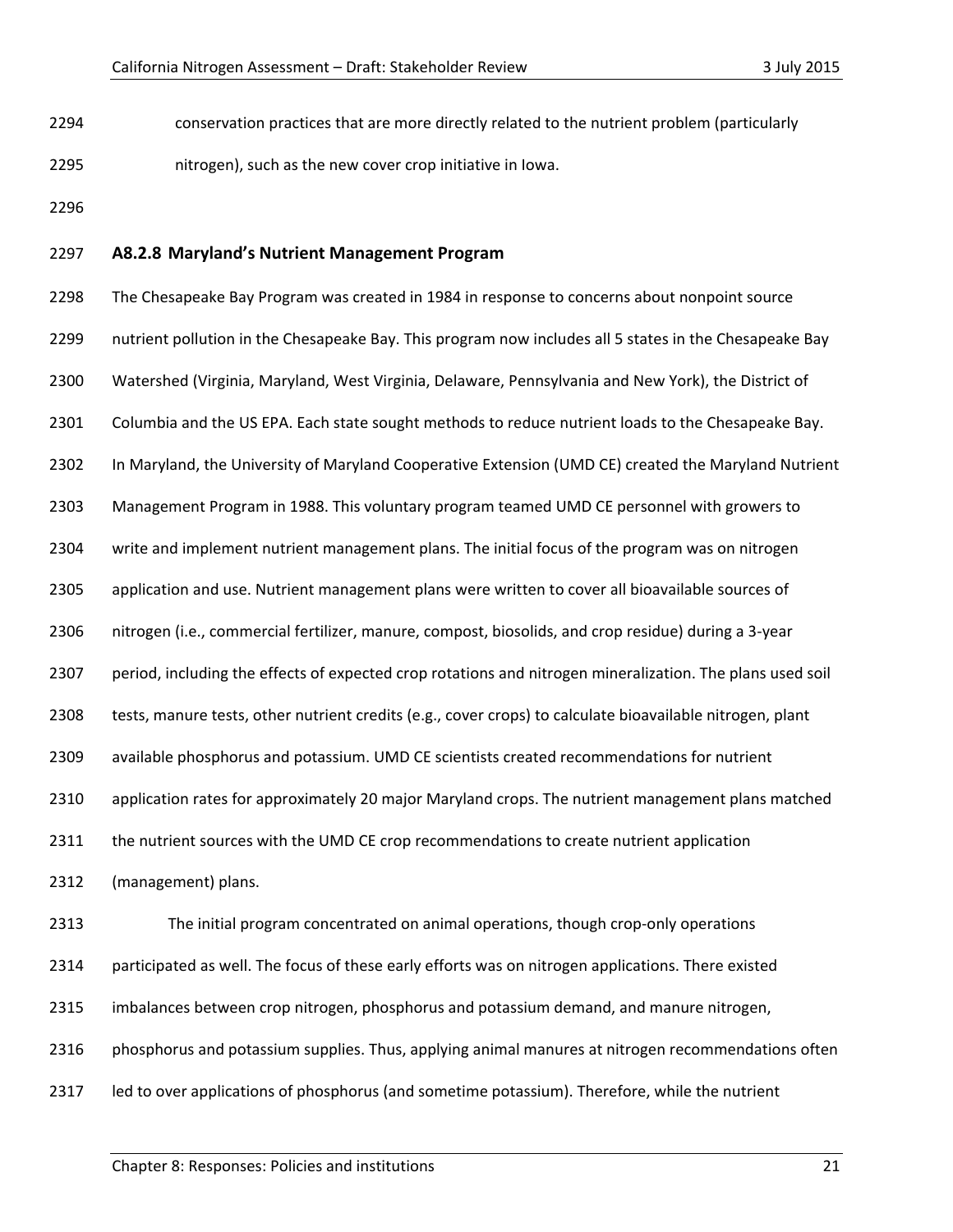| 2318 | management planning program in Maryland was decreasing nitrogen use, the impact on phosphorus use           |
|------|-------------------------------------------------------------------------------------------------------------|
| 2319 | remained unclear. The lack of sufficient watershed wide reductions in both nitrogen and phosphorus          |
| 2320 | loads were implicated in the outbreak of Pfiesteria piscicida in the late summer of 1997 (Bosch et. al.     |
| 2321 | 2001). In response to this outbreak and the lack of progress on Chesapeake Bay clean-up, Maryland law       |
| 2322 | makers passed the Maryland Water Quality Improvement Act (WQIA) of 1998. This act controls the use          |
| 2323 | of nitrogen and phosphorus in agriculture, horticulture, turf grass, landscape, residential and golf course |
| 2324 | settings. It also sets additional restrictions on animal producers (i.e., feed formulation) and has         |
| 2325 | incentives for agriculture to change from all animal manure sources of nutrients to commercial fertilizer   |
| 2326 | (Simpson 1998).                                                                                             |
| 2327 | The WQIA requires all farmers with more than \$2500 in revenue or 8 animal units to obtain and              |
| 2328 | follow a nutrient management plan. Recognizing the then limited capacity to write nutrient                  |
| 2329 | management plans; this requirement was phased in over a five year period. Expanding on the original         |
| 2330 | approach, these nutrient management plans incorporate the Phosphorus Site Index (PSI) number for            |
| 2331 | each field. The PSI was created by the University of Maryland as a tool to estimate the potential for       |
| 2332 | environmental movement of phosphorus from the fields (University of Maryland 2013). The PSI                 |
| 2333 | determines whether farmers can apply nutrients at the nitrogen recommendation, the phosphorus               |
| 2334 | recommendation, or a hybrid of the two.                                                                     |
| 2335 | To create the needed capacity to write nutrient management plans for all farms in Maryland,                 |
| 2336 | the WQIA provided funding to UMD CE to hire additional nutrient management plan writers. It also set        |
| 2337 | aside funding to allow UMD CE and the Maryland Department of Agriculture (MDA) to create and                |

implement a training and certification program for private sector crop consultants, fertilizer dealers and

farmers to write nutrient management plans (farmers could not be certified to write plans for their own

farms unless additional training was undertaken).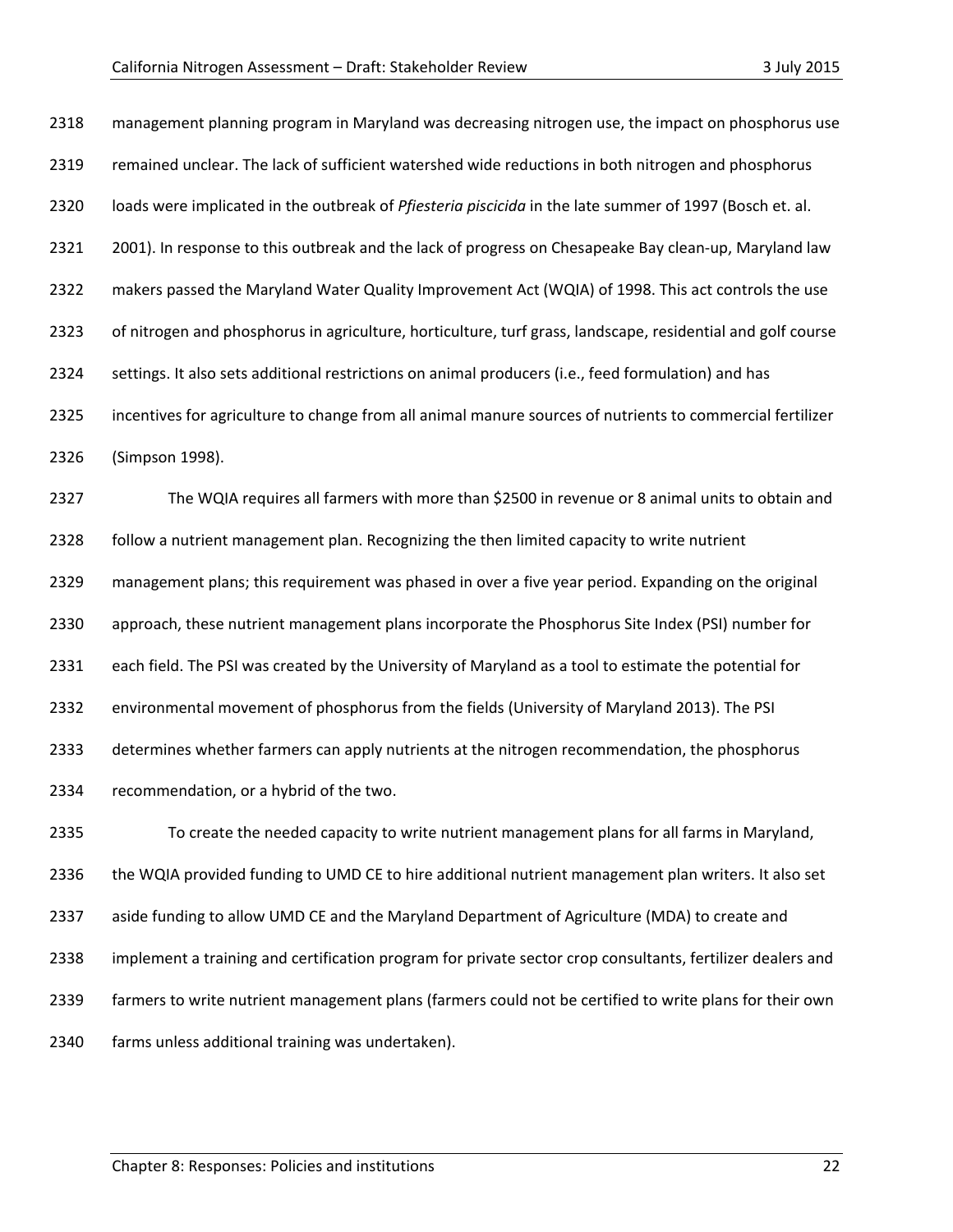| 2341 | Information in the plans was considered by farmers to be confidential business information.                |
|------|------------------------------------------------------------------------------------------------------------|
| 2342 | Lawsuits in the early 2000's ruled that the plans submitted to MDA were not confidential. To protect       |
| 2343 | farmer confidentiality, Maryland changed the reporting requirements. Currently, growers have to send a     |
| 2344 | short summary of their nutrient management plan to MDA while retaining the full nutrient management        |
| 2345 | plan on the farm. The full nutrient management plan must be made available on-farm for MDA or              |
| 2346 | Maryland Department of the Environment (MDE) inspection. This arrangement allows the full nutrient         |
| 2347 | management plans to remain confidential under the Freedom Of Information Act.                              |
| 2348 | According to the Chesapeake Bay Program's models, implementation of the nutrient                           |
| 2349 | management plan requirements have and will continue to offer improvements to the Bay (Chesapeake           |
| 2350 | Bay Program 2013a). Though water quality was improving in the 1990s and 2000s, the Chesapeake Bay          |
| 2351 | was not meeting water quality goals. In 2010, the US Environmental Protection Agency released a Total      |
| 2352 | Maximum Daily Load (TMDL) for the entire Chesapeake Bay watershed (USEPA 2013b). Implementation            |
| 2353 | of the TMDL is the responsibility of the states. The new TMDL set even lower nutrient targets than         |
| 2354 | previous agreements. Thus, in 2012, Maryland modified its nutrient management requirements to              |
| 2355 | include setbacks from streams for all nutrient applications, livestock in-stream restrictions,             |
| 2356 | requirements for injection or incorporation of all organic nutrient applications, and restrictions on fall |
| 2357 | and winter nutrient applications. While modeling efforts predict that these changes in nutrient            |
| 2358 | management will have a significant impact on water quality in the Chesapeake Bay (Chesapeake Bay           |
| 2359 | Program 2013b), it is still too early to fully assess their effectiveness.                                 |
| 2360 | Lessons learned from the Chesapeake Bay include:                                                           |
| 2361 | A narrow focus on mitigating nitrogen pollution can create other nutrient pollution problems.              |
| 2362 | Consideration of relationships between nitrogen and other nutrients used in agricultural                   |
| 2363 | production is needed, particularly in the presence of organic wastes.                                      |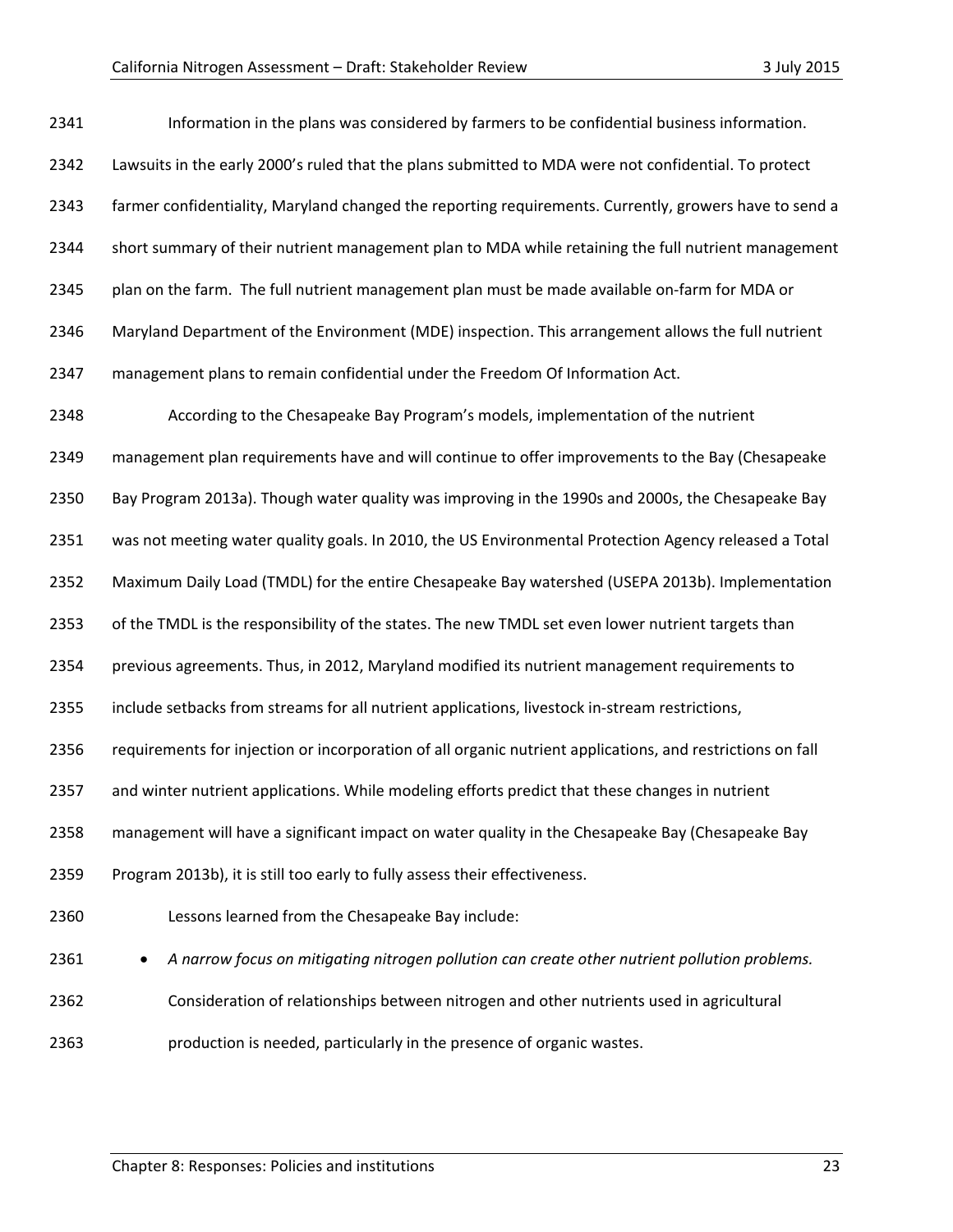- *Issues of public disclosure of private information can be a significant obstacle.* However careful crafting of policy requirements can overcome this.
- *Simulation models suggest nutrient management plans may have significant effects on water quality, but evidence to confirm efficacy in practice is pending.*

#### **A8.2.9 Florida's Everglades**

2370 The Everglades Agricultural Area (EAA) consists of a portion (2,833 km<sup>2</sup>) of the original Florida

Everglades and is farmed mainly to sugarcane, winter vegetables and sod. The EAA is situated north of

the Everglades and south of Lake Okeechobee. The EAA basin is comprised of organic soils (Histosols)

that were drained at the beginning of the century for agricultural and urban purposes. The Florida

Everglades biotic integrity is endangered by urban and agricultural development, modifications to the

hydrology and fire frequency, and nutrient–rich runoff from the EAA (Richardson 2008, SFWMD 1999).

To farm successfully, growers in the EAA must actively drain their fields via an extensive array of canals,

ditches and large volume pumps. Excess water is pumped off farms into South Florida Water

Management District (SFWMD) canals and historically was sent to Lake Okeechobee or the Everglades

Protection Area.

 Concerns about the quality of drainage water leaving the EAA basin and entering the Everglades National Park (ENP) and the greater Everglades Protection Area prompted the Florida legislature to 2382 adopt the Everglades Regulatory Program, part of the Everglades Forever Act (EFA). The main objective of the program is to reduce annual phosphorus (P) loads from the EAA basin by 25% or greater compared to a 10-yr, pre-BMP baseline period (1978-1988) by implementing BMPs. The EFA mandates a nonpoint regulatory source control program to implement BMPs to control phosphorus at the source and a monitoring program to assess program effectiveness. Monitoring of this NPS pollution problem was possible due to the existence of the drainage system which collects and channels NPS emissions to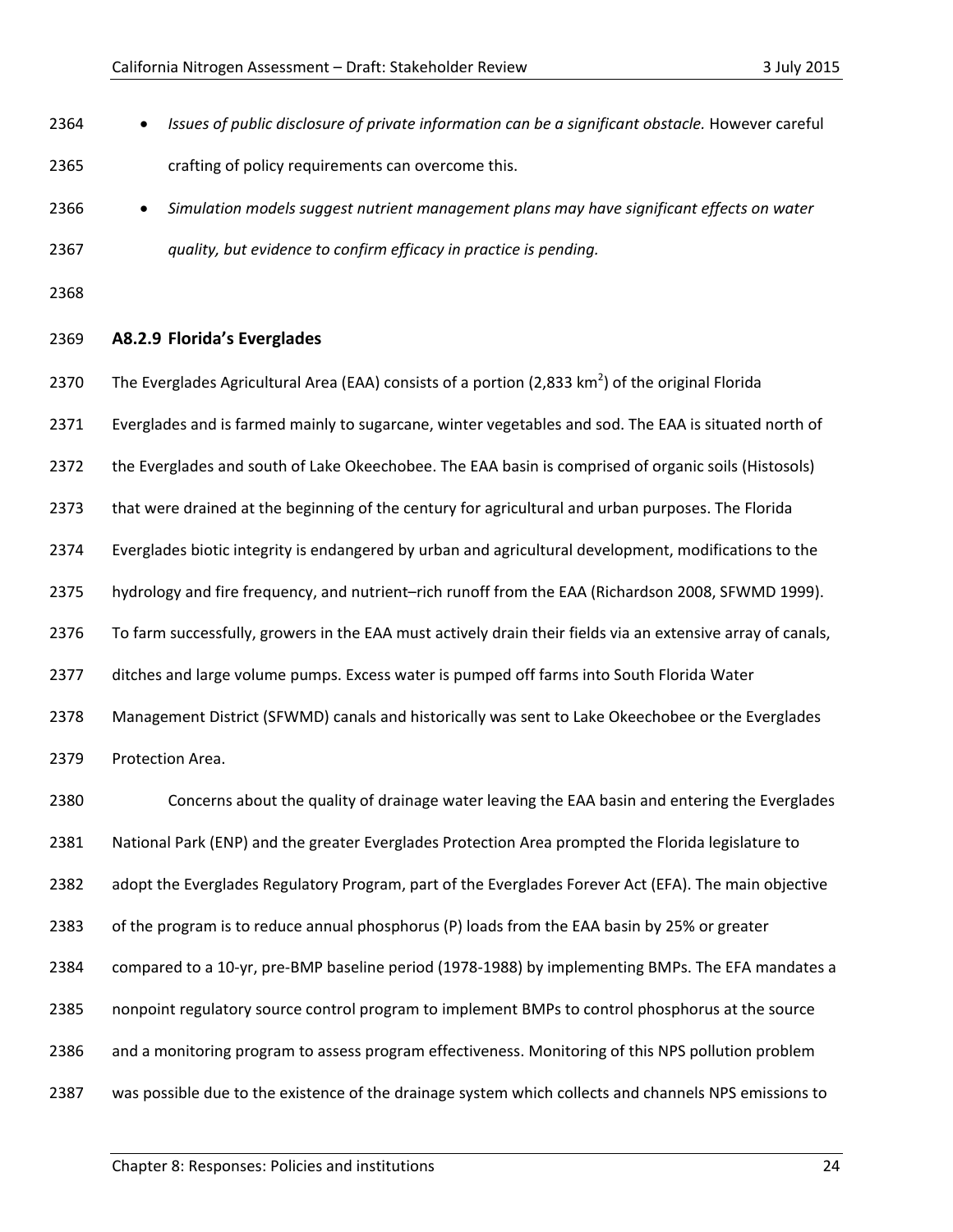points where they can be measured. The EFA further mandates the specific methodology for defining permissible total phosphorus loading levels for the basin based on historical data or baseline periods defined in the EFA (SFWMD 2013). The program also includes the establishment of stormwater treatment areas (STAs) which are constructed wetlands for further treatment of the water before reaching the ENP. The EFA mandates an agricultural privilege tax (currently at \$24.89 per acre) for the basin to be used towards the funding of Everglades restoration. Although the program does not fund BMP implementation up to the 25% reduction target, tax incentives are provided for reductions beyond the target (Kling 2013).

 The BMP program was implemented basin wide in 1995. The SFWMD requires a permit for a BMP plan for each farm basin within the EAA. The BMP plans are comprehensive, generally consisting of nutrient management, water management, and sediment control (Daroub et al. 2011). Each permit holder must select and implement a minimum of 25 "points" worth of BMPs from a suite of BMPs. Point values are assigned to BMPs based on the professional judgement of the district's Everglades Regulation Division staff (Whalen et al. 1998). By at least one important measure, the program has been a success: the EAA basin achieved a 71% TP load reduction for water year (WY) 2012 compared with the predicted load from the pre-BMP baseline period adjusted for rainfall. The total cumulative reduction in TP loads due to BMP implementation since WY1996 is equivalent to a long-term average annual reduction of 55 percent (SFWMD 2013).

 In addition, because little information was available regarding the effectiveness of BMPs when the program was started in 1995, on-farm research and demonstration was provided through a collaborative effort between the University of Florida Institute of Food and Agriculture Science (UF/IFAS), SFWMD, Florida Department of Environmental Protection, and EAA growers. The original document for BMP design and plan implementation in the EAA was developed by the UF/IFAS researchers (Bottcher et al. 1997). EFA further requires EAA landowners to sponsor a program of BMP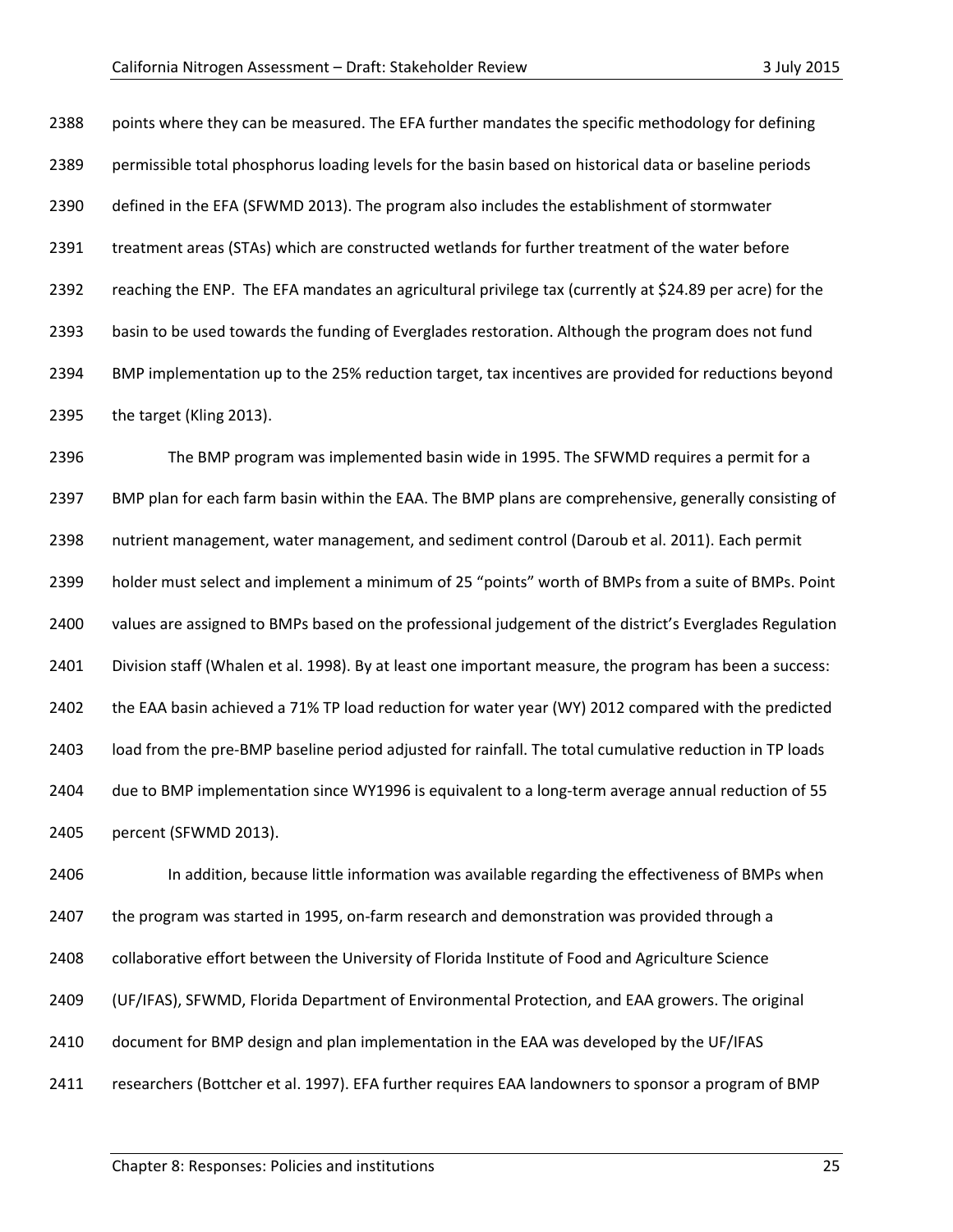| 2412 | research, testing, and implementation that monitors the efficacy of established BMPs in improving       |
|------|---------------------------------------------------------------------------------------------------------|
| 2413 | water quality in the Everglades Protection Area. To fund these and related outreach efforts, EAA        |
| 2414 | growers are taxed \$3 to \$5 per acre. These funds support ongoing research to improve the selection,   |
| 2415 | design criteria, and implementation of BMPs by the UF/IFAS. Because important and practical findings of |
| 2416 | ongoing research incorporated into agricultural practices are essential to meet and maintain the        |
| 2417 | performance goals and to optimize the regulatory program, updates to documentation for individual       |
| 2418 | BMPs are made available online. The UF/IFAS also conducts biannual BMP training workshops to update     |
| 2419 | and refresh all EAA growers with latest technology and effectiveness of BMPs.                           |
| 2420 | Lessons learned from the Florida Everglades include:                                                    |
| 2421 | A combination of mandatory BMP participation, grower-funded research and extension                      |
| 2422 | programs, and permit requirements has been very successful in reducing phosphorus runoff                |
| 2423 | pollution. The unique presence of the drainage system facilitated measuring environmental               |
| 2424 | improvements.                                                                                           |
| 2425 | Allowing selection of BMPs from a menu improves cost-effectiveness though not as much as a              |
| 2426 | tradable permit market. However a complete economic analysis is not available.                          |
| 2427 |                                                                                                         |
| 2428 | A8.2.10 Pennsylvania's Conestoga River Watershed <sup>1</sup>                                           |
| 2429 | In the mid-1990s, the Conestoga Watershed in southeastern Pennsylvania was a Section 303(d) listed      |
| 2430 | watershed due to phosphorus impairment. Agricultural sources were determined to be the primary          |
| 2431 | contributor to the nutrient load. Rather than offering subsidies for voluntary BMP installation and     |
| 2432 | maintenance, concerned environmental groups and their partners secured a USDA/NRCS Conservation         |
| 2433 | Innovation grant to fund two reverse auctions for phosphorus abatement by producers.                    |

<span id="page-25-0"></span><sup>&</sup>lt;sup>1</sup> This section is based on Greenhalgh et al. (2007) and Selman et al. (2008).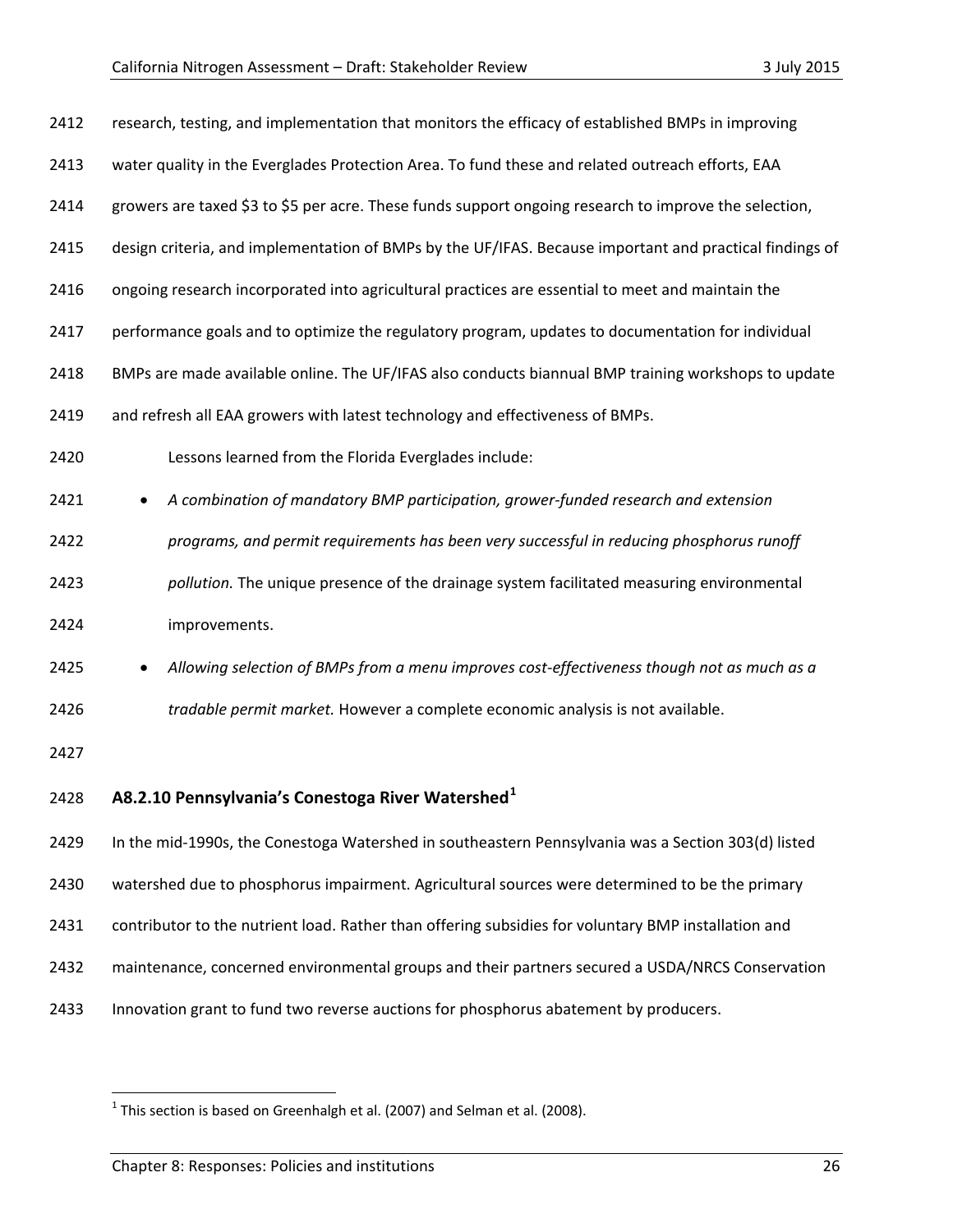| 2434 | The auctions allowed producers to submit bids for installing and maintaining one or more BMPs             |
|------|-----------------------------------------------------------------------------------------------------------|
| 2435 | on their properties. In the first auction, producers submitted bids to install BMPs at the standard EQIP  |
| 2436 | subsidy rates, while in the second auction producers also submitted bid prices. In both auctions, bidders |
| 2437 | worked with Lancaster County Conservation District technicians to estimate with computer models their     |
| 2438 | expected phosphorus reductions based on site-specific characteristics. In the second auction, these       |
| 2439 | estimated reductions were used with the bid prices to determine a cost per pound of phosphorus            |
| 2440 | abatement for each bid. Bids were then ranked by cost effectiveness from lowest to highest cost per       |
| 2441 | pound, and contracts were awarded in order of cost-effectiveness until the auction budget was             |
| 2442 | exhausted.                                                                                                |
| 2443 | The first auction produced an average bid price of \$10.32 per pound of phosphorus, while the             |
| 2444 | second auction produced an average price of \$5.06. Together, the auctions mitigated an estimated         |
| 2445 | 92,000 pounds of phosphorus. Using data on actual EQIP contracts in the Conestoga River Watershed,        |
| 2446 | Selman et al. (2008) estimate that the reverse auction was more than seven times more cost-effective      |
| 2447 | than the standard BMP subsidy approach—in other words, a reverse auction would produce more than          |
| 2448 | seven times as much nutrient abatement as a standard EQIP subsidy program with the same budget.           |
| 2449 | Greenhalgh et al. (2007) identify several lessons learned from the Conestoga reverse auctions,            |
| 2450 | including:                                                                                                |
| 2451 | Carefully explain the purpose of the auction and the rules to all stakeholders. The first Conestoga       |
| 2452 | auction did not exhaust its budget, perhaps due to confusion and uncertainty among producers.             |
| 2453 | Simplifying the auction process promotes increased participation.                                         |
| 2454 | Utilize accurate and user-friendly methods for estimating load reductions and abatement costs.            |
| 2455 |                                                                                                           |
| 2456 | A8.2.11 The European experience                                                                           |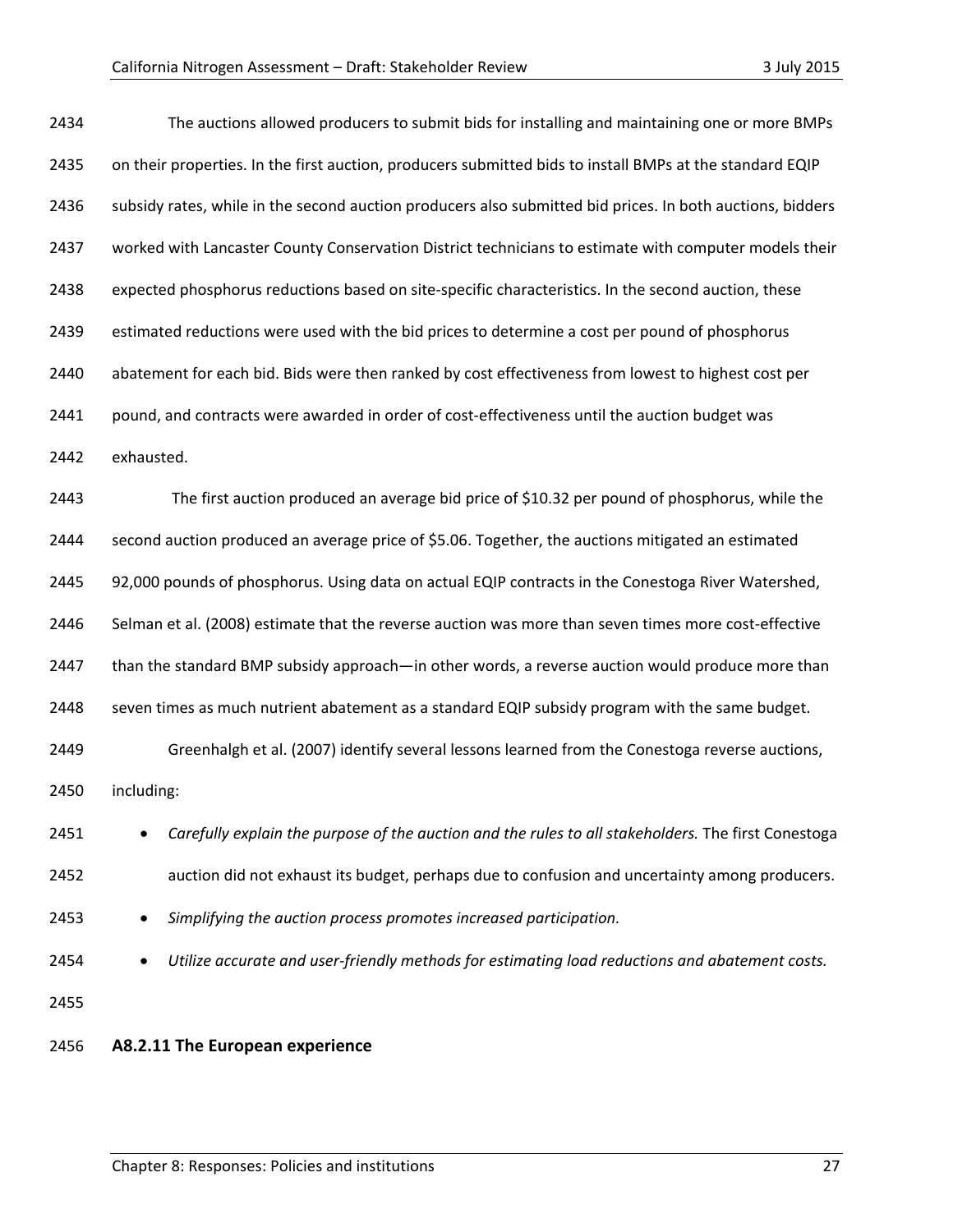2457 The challenges of developing effective policies for addressing excess nitrogen in the environment are not unique to California or the United States. As such, there may also be important lessons to be learned from European efforts to develop integrated policies that mitigate the adverse effects of nitrogen 2460 pollution on environmental quality. The recently completed European Nitrogen Assessment, which was published in 2011, provides a comprehensive summary of the European Union's (EU) environmental policy directives that impact nitrogen management and discusses some of the successes (and failures) of 2463 these policies to achieve their intended water and air quality goals. In the context of water quality, the EU's 1991 Nitrates Directive establishes criteria for 2465 classifying surface and ground water bodies as polluted when  $NO<sub>3</sub>$  concentrations are greater than 50  $\equiv$  mg of NO<sub>3</sub><sup>-</sup> per liter (EC 2010a). In addition, the Nitrates Directive requires member states to systematically 1) monitor water quality; 2) designate vulnerable zones or water bodies; and 3) establish codes for good agricultural practice (Oenema et al. 2011). In 2000, The EU also passed the Water Framework Directive (WFD) which establishes water basin districts that are tasked with monitoring and improving the quality of ground, surface and coastal water bodies (EC 2010b; Oenema et al. 2011). These water basin districts are also responsible for designating vulnerable zones and for providing regional implementation of the Nitrates Directive as well as the 1998 Drinking Water Directive (EC 2010c) and the 2006 Groundwater Directive (EC 2010d). The codes for good agricultural practice that are established by each member state outline a mandatory suite of practices for farmers related to manure storage, the seasonal time periods when manure and fertilizer application is prohibited, and the maximum amount of manure and/or fertilizer nitrogen that may be legally applied (e.g. a limit of 170 kg 2477 N ha $^{-1}$  yr $^{-1}$ as manure).

 Beginning in 2003, "cross-compliance" has become a key policy mechanism used to implement various environmental directives within the EU's Common Agricultural Policy framework (Oenema et al. 2011). In this context, cross-compliance requires farmers to comply with relevant EU Directives in order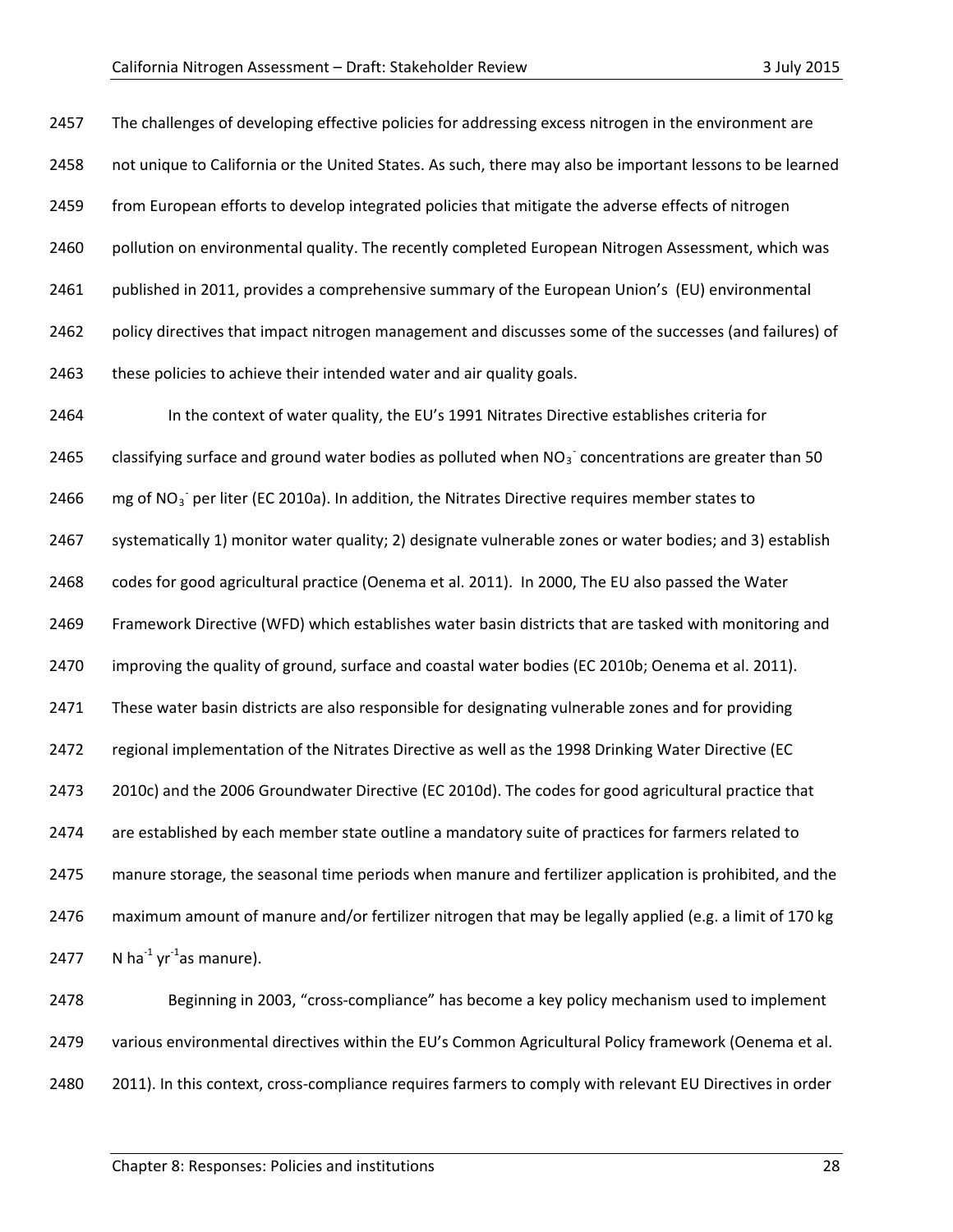| 2481 | to receive CAP payments for income support through the Single Farm Payment scheme. The Single Farm                                |
|------|-----------------------------------------------------------------------------------------------------------------------------------|
| 2482 | Payment also requires that farmers maintain land in "good agricultural and environmental condition"                               |
| 2483 | (GAEC) based on a pre-specified set of regional or national environmental standards. Many of these                                |
| 2484 | cross-compliance standards directly address agricultural nitrogen inputs and management through the                               |
| 2485 | good agricultural practice codes stipulated by the 1991 Nitrates Directive.                                                       |
| 2486 | Data presented in the European Nitrogen Assessment and a related paper by van Grinsven et al.                                     |
| 2487 | (2012) suggests that the Nitrate Directive has contributed to measurable improvements in water quality                            |
| 2488 | over the past two decades (Oenema et al. 2011). For instance, about 55% of rural surface water                                    |
| 2489 | monitoring stations in EU-15 countries (EU members prior to 2004) showed decreasing concentrations                                |
| 2490 | of NO <sub>3</sub> during the period 1996-2003 period (EC 2007). Most of the improvements were observed in the                    |
| 2491 | western European countries of Belgium, Denmark, Netherlands, Ireland and the United Kingdom (van                                  |
| 2492 | Grinsven et al. 2012). However, some 31% of monitoring stations showed no change in NO <sub>3</sub>                               |
| 2493 | concentrations over the same period and another 14% of the stations showed increasing $NO3$ trends                                |
| 2494 | (EC 2007). By comparison, the impact of the Nitrate Directive on groundwater $NO3$ in shallow wells has                           |
| 2495 | been relatively modest and highly variable across regional monitoring stations due largely to the time                            |
| 2496 | lag required for changes in surface nitrogen loading to affect ground water in deep aquifers (EC 2007;                            |
| 2497 | van Grinsven et al. 2012). Consequently, the impact of these policy directives has been uneven among                              |
| 2498 | surface and ground water resources and highly variable across regions. The 2006 Groundwater Directive                             |
| 2499 | is the EU's most recent attempt to focus policy efforts in lagging areas and equip farmers and natural                            |
| 2500 | resource managers with the financial resources to carry out the long term task of improving and                                   |
| 2501 | monitoring ground water quality. .                                                                                                |
| 2502 | To address the air quality impacts of nitrogen and other pollutants, the 1996 Framework                                           |
| 2503 | Directive on Ambient Air (revised in 2008) sets regional standards for ambient concentrations of NO <sub>x</sub> , O <sub>3</sub> |
| 2504 | and $PM_{2.5}$ , but not for NH <sub>3</sub> (EC 2010e) for the EU member states. Likewise, member states must also               |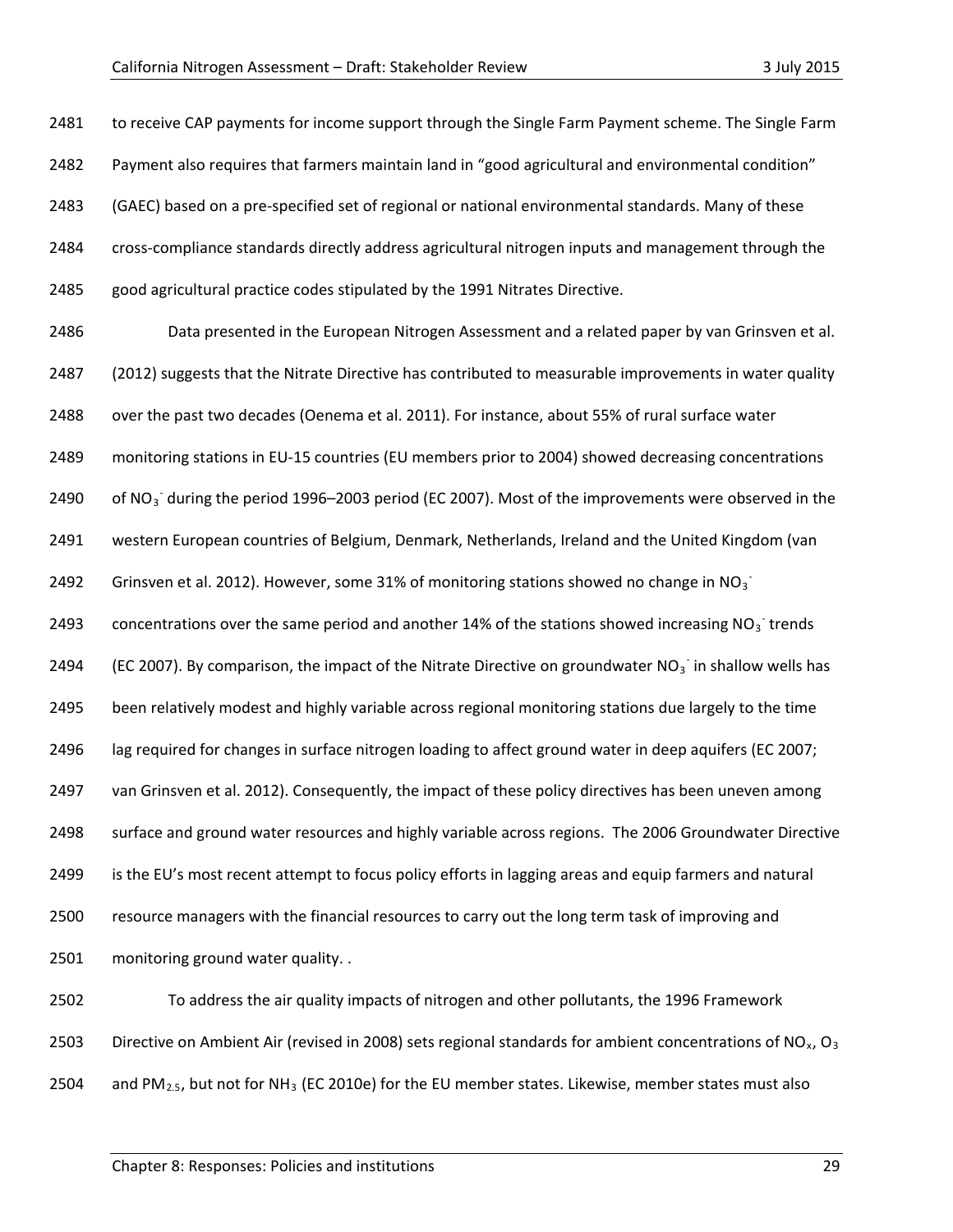2505 comply with the 2001 National Emissions Ceilings Directive for precursors to ground level  $O_3$  and acid 2506 precipitation (e.g. NO<sub>x</sub>, NH<sub>3</sub>, SO<sub>2</sub>, and VOC) (EC 2010f). The main mechanism to achieving these air quality standards is the 1996 Integrated Pollution Prevention Control Directive (EC 2010g), which sets emission limits for various stationary and mobile combustion sources and requires implementation of pollution control measures using "best available techniques" and technologies (Oenema et al. 2011). Under these directives agricultural producers are subject to the policies that regulate emissions from 2511 both agricultural machinery and intensive livestock operations.

 These policy frameworks have also led to measurable improvements in air quality in recent 2513 decades. Between 1990 and 2006, gaseous emissions of  $NO_x$  and  $NH_3$  from all EU-15 countries declined by 33% and 12% respectively, albeit with high variability among member states (Oenema et al. 2011). In 2515 the case of NO<sub>x</sub> the decline has been due to energy and pollution policies that require the use of 2516 improved emissions control technologies (e.g. flue gas treatment, catalytic converters), whereas for NH<sub>3</sub> emissions the reduction is largely a function external economic trends which have led to a contracting the European livestock herd and an overall decreased fertilizer use (neither of which is expected to happen in California in the near future).

 Given the complexities of the nitrogen cycle and the social-ecological differences among EU countries the mixed success of recent nitrogen policy initiatives, appears to highlight some policy instruments that may have applications beyond the borders of Europe. In particular the CAP's coupling of mandatory codes of good agricultural practice that set standards for when fertilizers and manure can be applied and caps on the total amount of nitrogen applied have parallels to the regulatory policies implemented in California and other parts of the United States. Likewise, the policies requiring cross- compliance across various environmental directives in order to receive CAP income support appears to provide a strong financial incentive to adopt improved nitrogen management practices. It is worth noting that a few regions in Europe have also experimented to with taxing excess nutrients to help meet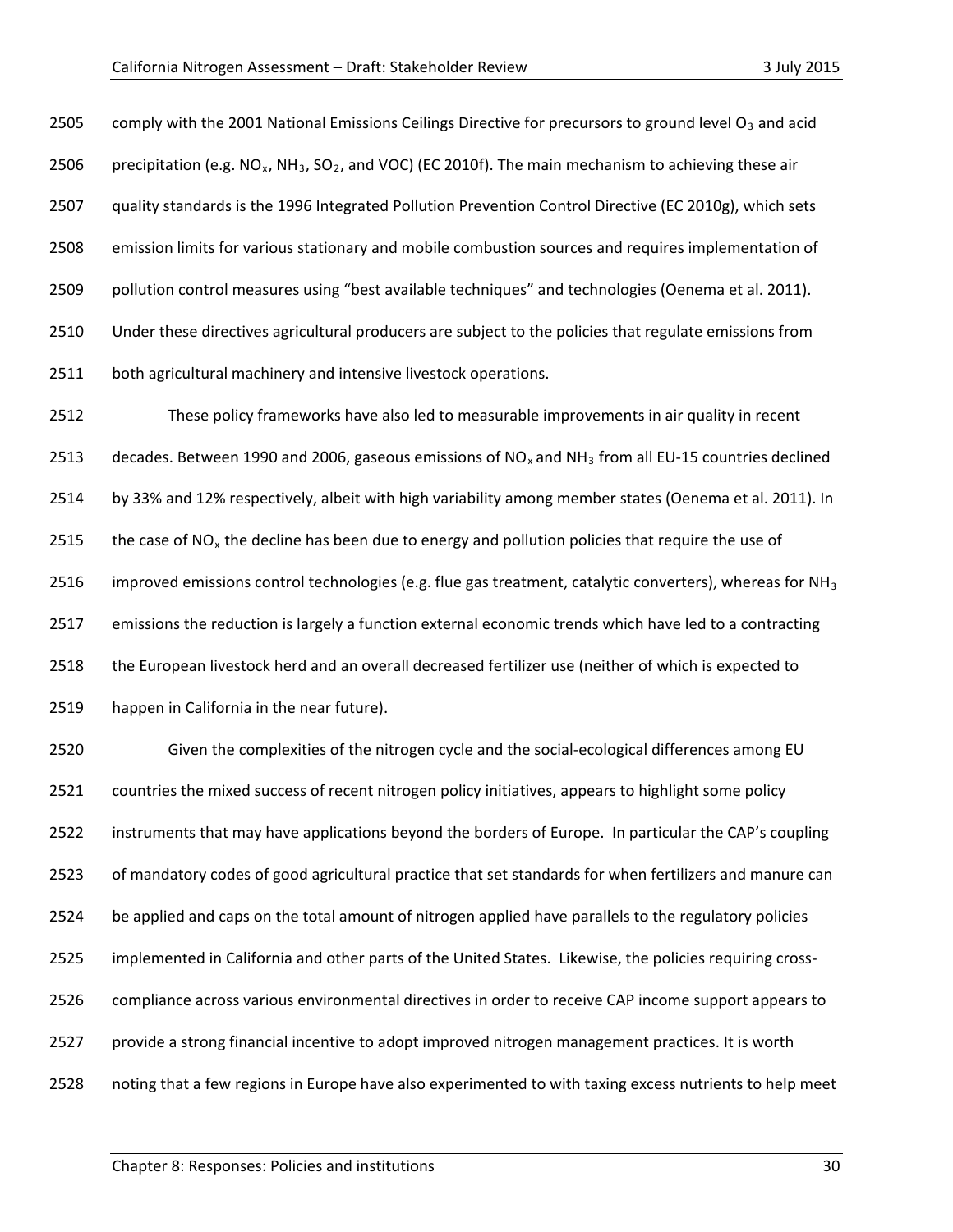the EU Nitrate Directive requirements. For instance in the Netherlands, the Mineral Accounting System (MINAS) was created to estimate excess nitrogen and phosphorus flows through agricultural systems. Excess flows were then taxed at the farm scale as an incentive to reduce nutrient loading. According to Mayzelle and Harter (2011), this approach was popular for its simplicity and had strong support from the Dutch government. Furthermore Westhoek et al. (2004) estimates that it reduced the nitrogen surplus on Dutch dairy farms by approximately 50 kg/ha with a relatively low cost to the affected farms. However the EU determined that the approach did not go far enough to satisfy the Nitrate Directive requirements, so it was ultimately replaced with nutrient application rate standards. **A8.2.12 USEPA Review of Selected Nutrient Programs** In 2009, the USEPA convened a task group comprised of state and federal surface and drinking water

 managers who identified and framed key nutrient issues, questions, and options on how to improve and accelerate nutrient pollution prevention and reduction at the state and national level (USEPA 2009). The task group report summarizes the scope and major sources of nutrient impacts nationally, considers tools currently under existing federal authority and that are also being used by state authorities, and presents new tools or adjustments to existing tools to improve control of nutrient pollution. Next steps to better address nutrient pollution are identified as well. Here we present some of the main conclusions of the report that are most relevant for the policy challenges facing California. The report stresses that current tools for mitigating nutrient pollution are underused and current policies are poorly coordinated. For instance, the report recommends that greater use of numeric water quality criteria and water quality assessments would result in additional TMDLs being developed for impaired waters. Both assessments and listings of impaired waters are viewed as incomplete, and there are significant opportunities for expanding NPS source reduction if the authority at the federal and state levels for development, enforcement, and transparency were improved. With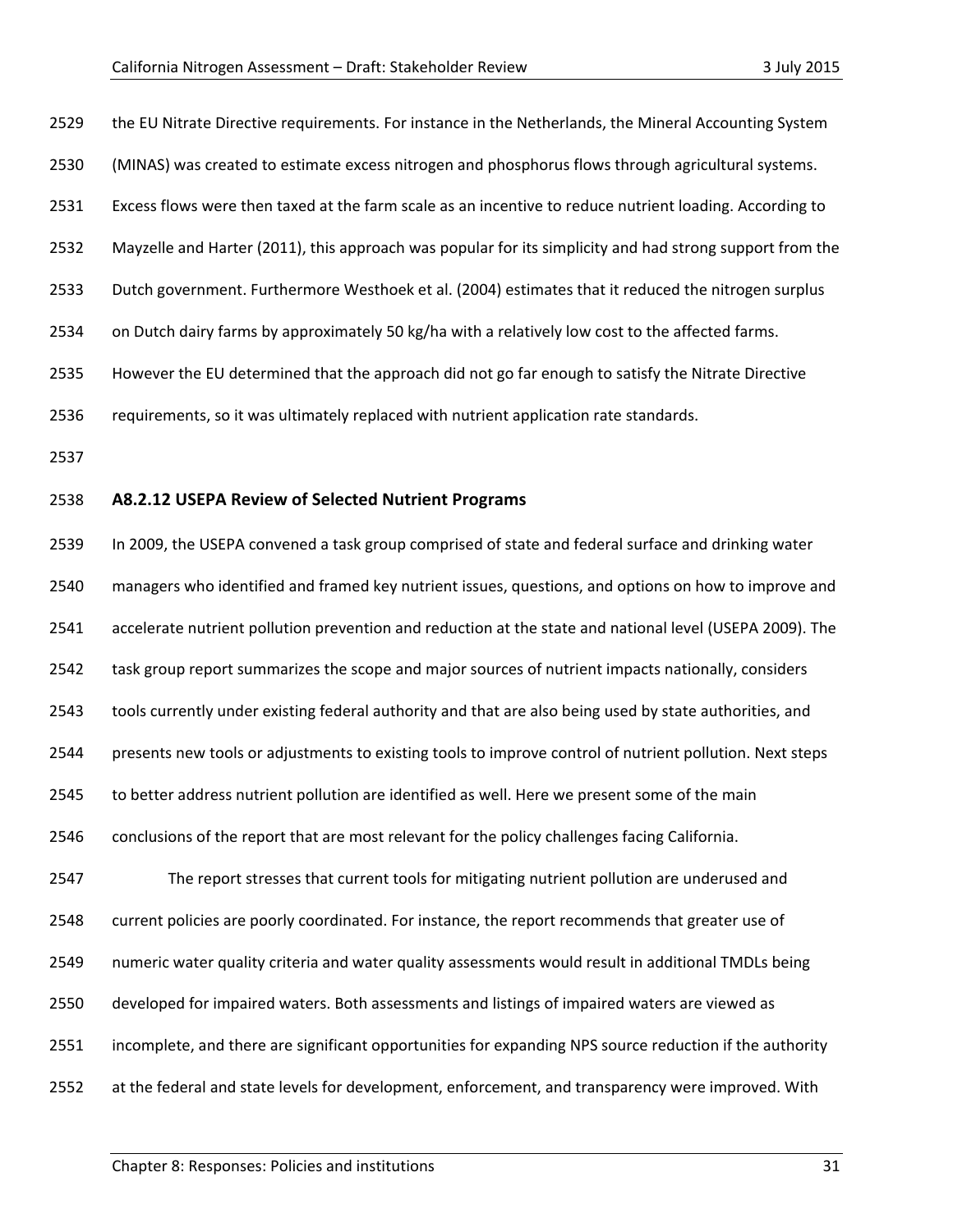| 2553 | respect to CAFO regulations, it is felt that significant benefits in nutrient reduction could be achieved by |
|------|--------------------------------------------------------------------------------------------------------------|
| 2554 | extending regulation to smaller operations and through the regulation of off-site transport of waste.        |
| 2555 | Water quality trading is thought to be underutilized, and should be encouraged and expanded to realize       |
| 2556 | its full potential. With respect to CWA Section 319 grant money, its effectiveness relies on watershed       |
| 2557 | plans as the primary tool for providing assistance and monitoring and thus depends on the                    |
| 2558 | comprehensiveness of the plan, the management of the grant funds, and how completely the plan is             |
| 2559 | implemented. The farm bill includes a variety of conservation programs that provide financial and            |
| 2560 | technical help to those eligible participants, yet it is dependent on the willingness of farmers to install  |
| 2561 | and maintain controls that reduce nutrients as well as the state authorities to distribute the funds.        |
| 2562 | In essence, the report suggests that the CWA tools have not been implemented to the fullest                  |
| 2563 | extent to reduce nutrients. While the authors acknowledge that there are individual cases in which           |
| 2564 | state nonpoint source programs have been highly successful in addressing individual sources of               |
| 2565 | nutrients, their broader application and effectiveness has been undercut by the absence of a common          |
| 2566 | multi-state framework of mandatory point and nonpoint source accountability within and across                |
| 2567 | watersheds. The authors also stress that sound science, technical analysis, collaboration, and financial     |
| 2568 | incentives will fail to adequately address nutrient impacts at a state-wide and national level without a     |
| 2569 | common framework of responsibility and accountability for all point and nonpoint sources, with an            |
| 2570 | emphasis that nonpoint sources present state and national governments with very effective and low-           |
| 2571 | cost nutrient reduction opportunities.                                                                       |
| 2572 | The report makes two strong claims related to how policy can help reduce the impacts of                      |
| 2573 | nitrogen loadings. First, the report stresses that while agriculture contributes significantly to the        |
| 2574 | problem, it has often been overlooked from a regulatory perspective; the report notes, row crop              |

- agriculture is exempt from regulation under the CWA generally and the NPDES program specifically.
- Consequently, there is a significant role for agriculture in future (and better coordinated and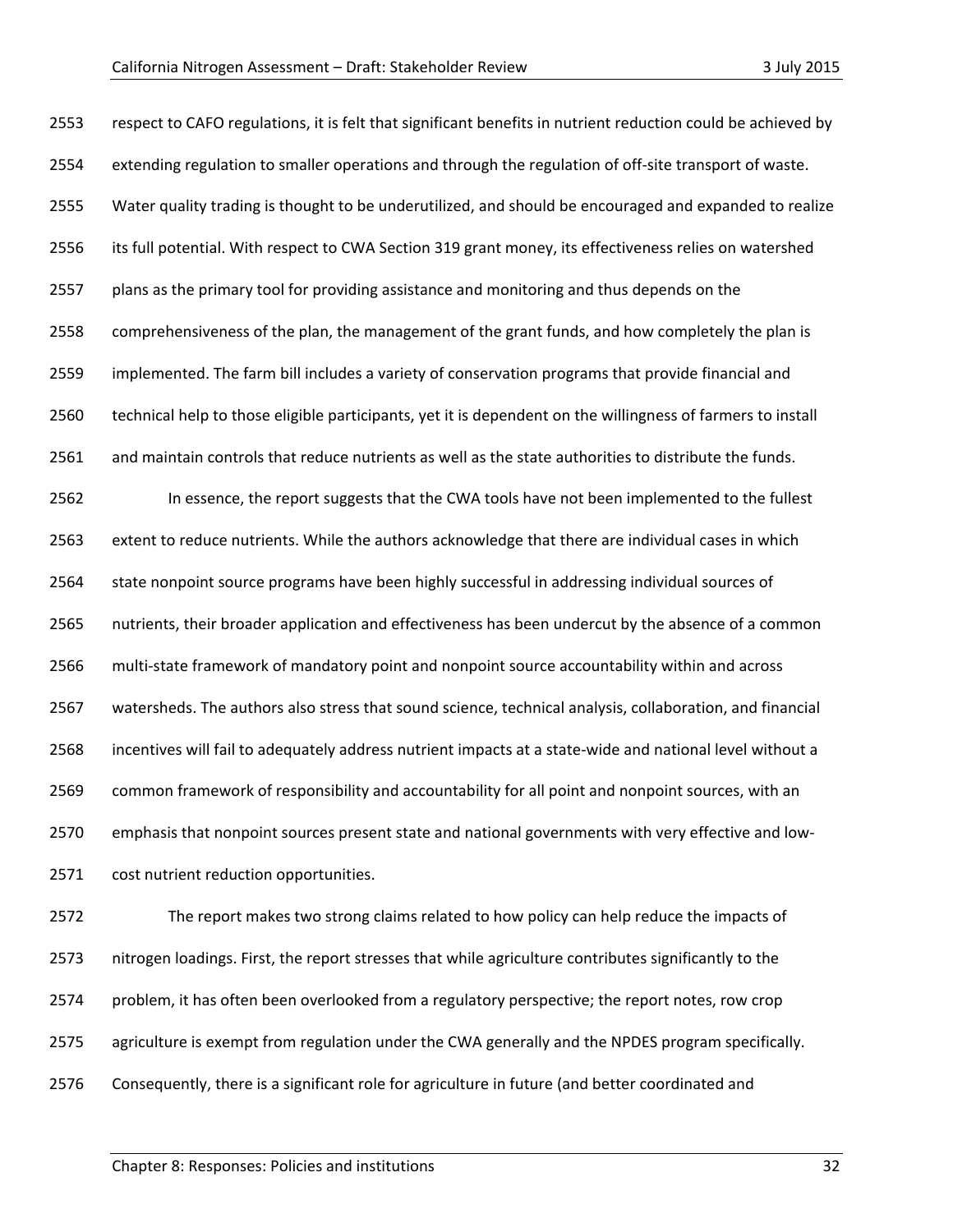| 2577 | implemented) policies to reduce nitrogen pollution. Second, the report suggests that more rigorous          |  |  |  |  |
|------|-------------------------------------------------------------------------------------------------------------|--|--|--|--|
| 2578 | regulation of nonpoint sources is one of the most promising tools for addressing nutrient pollution.        |  |  |  |  |
| 2579 | Other promising policies that are relevant for California's nitrogen problem include greater use of         |  |  |  |  |
| 2580 | numeric nutrient water quality criteria in discharge permitting, and green labeling. Labeling is thought to |  |  |  |  |
| 2581 | be promising due to the growth in organic farming that has occurred since national standards were           |  |  |  |  |
| 2582 | introduced in 2002, and the associated reductions in nutrient pollution that are typical of organic farms.  |  |  |  |  |
| 2583 | The report also identifies market-based nutrient reduction land-use incentives and the creation of a        |  |  |  |  |
| 2584 | "nutrient releases inventory" as other potential incentive-based approaches to encourage and reward         |  |  |  |  |
| 2585 | effective nutrient management practices on farms. The benefits of incentive-based non-regulatory tools      |  |  |  |  |
| 2586 | are that they allow interested parties a reward for implementing measures that would otherwise be           |  |  |  |  |
| 2587 | unaffordable and that might lead to savings in other areas. Additional tools that could be beneficial       |  |  |  |  |
| 2588 | include agricultural waste composting and more fully utilizing existing grants programs to fund BMP         |  |  |  |  |
| 2589 | implementation.                                                                                             |  |  |  |  |
| 2590 | The report ends with discussions of specific cases in which agricultural nitrogen runoff has been           |  |  |  |  |
| 2591 | addressed by states, including the following:                                                               |  |  |  |  |
| 2592 | Connecticut's Nitrogen Credit Exchange Program. A point source trading program covering all                 |  |  |  |  |
| 2593 | POTWs, but potentially expandable to include nonpoint sources. Appears to be highly                         |  |  |  |  |
| 2594 | successful, both in terms of nitrogen load reduction and cost-effectiveness.                                |  |  |  |  |
| 2595 | Delaware's Nutrient Management Program. Requires nutrient management plans and provides<br>$\bullet$        |  |  |  |  |

- 2596 training and certification for producers who generate or apply nutrients or use BMPs.
- Participation appears strong but reliance on education without regulation leaves questions
- about its environmental impact.